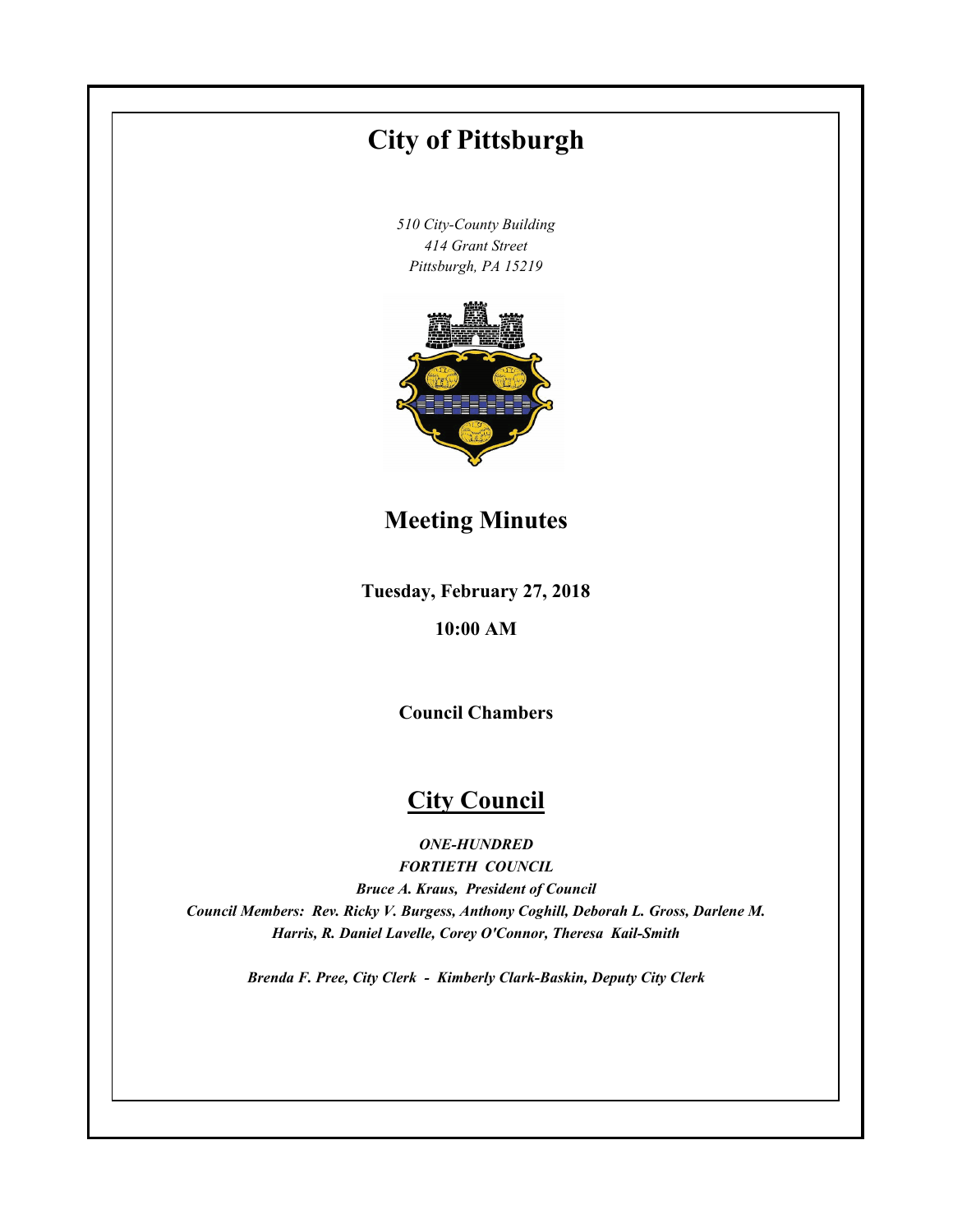# **ROLL CALL**

Present 8 - Rev. Burgess, Mr. Coghill, Ms. Gross, Mrs. Harris, Mr. Kraus, Mr. Lavelle, Mr. O'Connor, and Mrs. Kail-Smith

# **PLEDGE OF ALLEGIANCE**

# **PROCLAMATIONS**

[2018-0201](http://pittsburgh.legistar.com/gateway.aspx?m=l&id=/matter.aspx?key=22500) **NOW, THEREFORE BE IT RESOLVED**, that the Council of the City of Pittsburgh does hereby commend Sister Mary John Cook for her years of service to the City of Pittsburgh, and congratulate her on celebrating her 60th Jubilee with the Sister's of the Holy Spirit; and

> **BE IT FURTHER RESOLVED,** that the Council of the City of Pittsburgh does hereby declare Tuesday, February 27, 2018 to be **"Sister Mary John Cook Day"** in the City of Pittsburgh.

**SPONSOR /S:** MS. GROSS AND ALL MEMBERS

**A motion was made that this matter be Adopted. The motion carried.**

[2018-0202](http://pittsburgh.legistar.com/gateway.aspx?m=l&id=/matter.aspx?key=22501) *NOW, THEREFORE BE IT RESOLVED*, that the Council of the City of Pittsburgh does hereby commend Mr. Sumpter for a life's work of service and civic contribution to the City of Pittsburgh; and,

> **BE IT FURTHER RESOLVED, that the Council of the City of Pittsburgh does** hereby declare Tuesday, February, 27, 2018 to be *"Thomas Howard Sumpter Day"* in the City of Pittsburgh. **SPONSOR /S:** REV. BURGESS AND ALL MEMBERS

**A motion was made that this matter be Adopted. The motion carried.**

[2018-0203](http://pittsburgh.legistar.com/gateway.aspx?m=l&id=/matter.aspx?key=22502) *NOW, THEREFORE, BE IT RESOLVED,* that the Council of the City of Pittsburgh does hereby recognize and honor the important work of the Pittsburgh Film Office, and declare Sunday, March 4th, 2018, to be **"Pittsburgh Film Office Day"** in the City of Pittsburgh. **SPONSOR /S:** MR. KRAUS AND ALL MEMBERS

**A motion was made that this matter be Adopted. The motion carried.**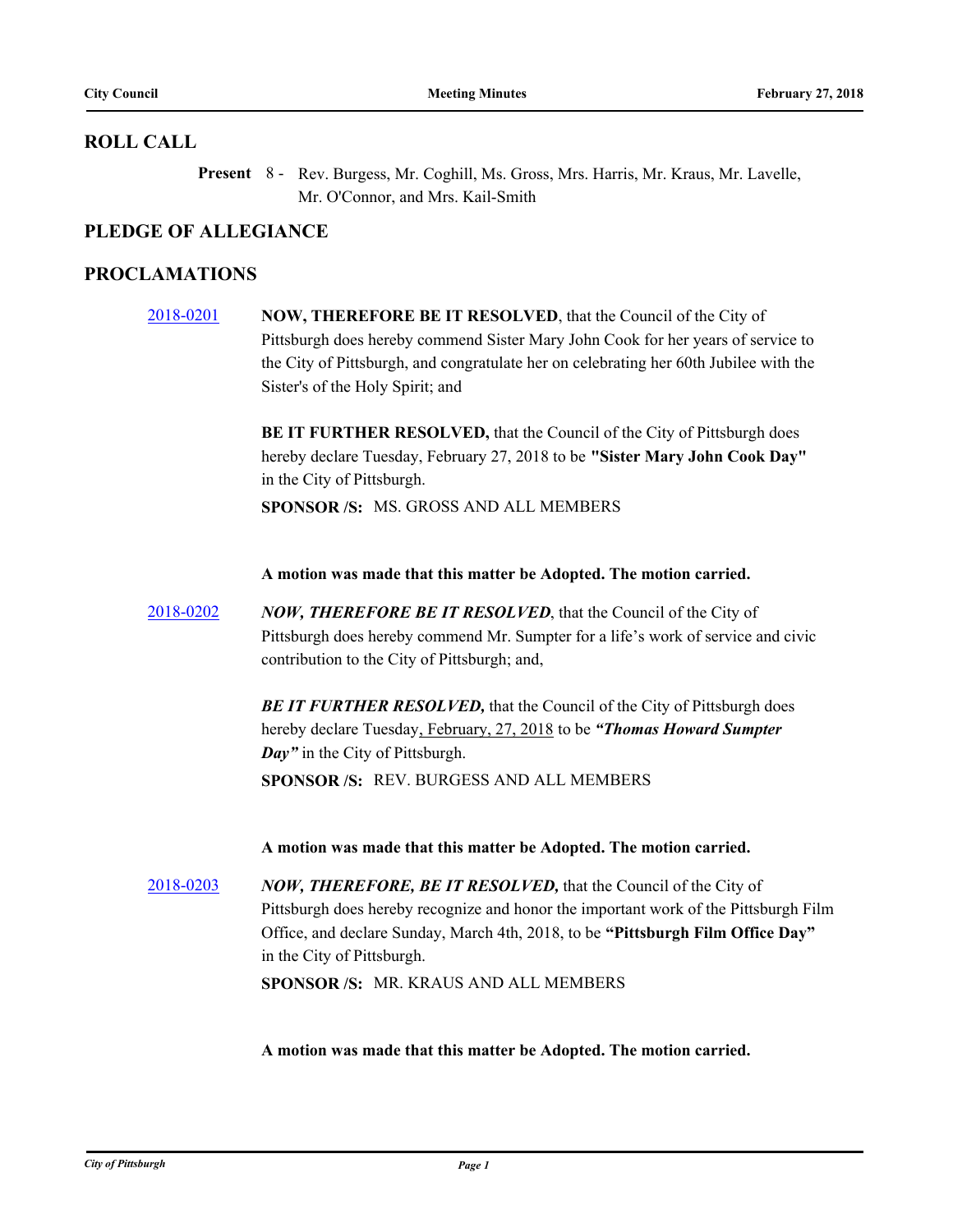| 2018-0204              | <b>NOW, THEREFORE, BE IT RESOLVED</b> that the Council of the City of<br>Pittsburgh does hereby declare Tuesday, February 27, 2018, to be "World Spay |
|------------------------|-------------------------------------------------------------------------------------------------------------------------------------------------------|
|                        | Day" in the City of Pittsburgh.                                                                                                                       |
|                        | <b>SPONSOR/S: MRS. HARRIS AND ALL MEMBERS</b>                                                                                                         |
|                        | A motion was made that this matter be Adopted. The motion carried.                                                                                    |
| 2018-0205              | <b>NOW, THEREFORE BE IT RESOLVED, that the Council of the City of</b>                                                                                 |
|                        | Pittsburgh does hereby commend Officer Tiffany Kline-Costa for her exemplary work                                                                     |
|                        | as an Officer and her selfless work with our Youth; and,                                                                                              |
|                        | <b>BE IT FURTHER RESOLVED, that the Council of the City of Pittsburgh does</b>                                                                        |
|                        | hereby declare Wednesday, February 28, 2018, to be "Officer Tiffany                                                                                   |
|                        | <b>Kline-Costa Day"</b> in the City of Pittsburgh.                                                                                                    |
|                        | SPONSOR /S: MRS. KAIL-SMITH AND ALL MEMBERS                                                                                                           |
|                        | A motion was made that this matter be Adopted. The motion carried.                                                                                    |
| <b>PUBLIC COMMENTS</b> |                                                                                                                                                       |

# **PRESENTATION OF PAPERS**

# **COUNCILMAN REVEREND RICKY V. BURGESS PRESENTS:**

[2018-0147](http://pittsburgh.legistar.com/gateway.aspx?m=l&id=/matter.aspx?key=22446) Resolution authorizing the issuance of a warrant in favor of Robert A. Creo, Labor Arbitrator, 1151 Freeport Road, Suite 347, Pittsburgh, PA 15238-3103 for arbitration fees for a three day hearing related to Grievance 17-012 in an amount not to exceed Three Thousand Five Hundred Dollars (\$3,500.00).

## **Read and referred to the Committee on Finance and Law**

[2018-0148](http://pittsburgh.legistar.com/gateway.aspx?m=l&id=/matter.aspx?key=22447) Resolution authorizing issuance of a warrant in the amount of \$5,000.00, in favor of Nathan Awai, 211 Attica Street, Pittsburgh, PA 15220 for reimbursement of his homeowner's deductible for repairs to his residence after a City Environmental Services vehicle backed into a Duquesne Light Pole at this location, knocking the pole into his residence on August 8, 2017.

## **Read and referred to the Committee on Finance and Law**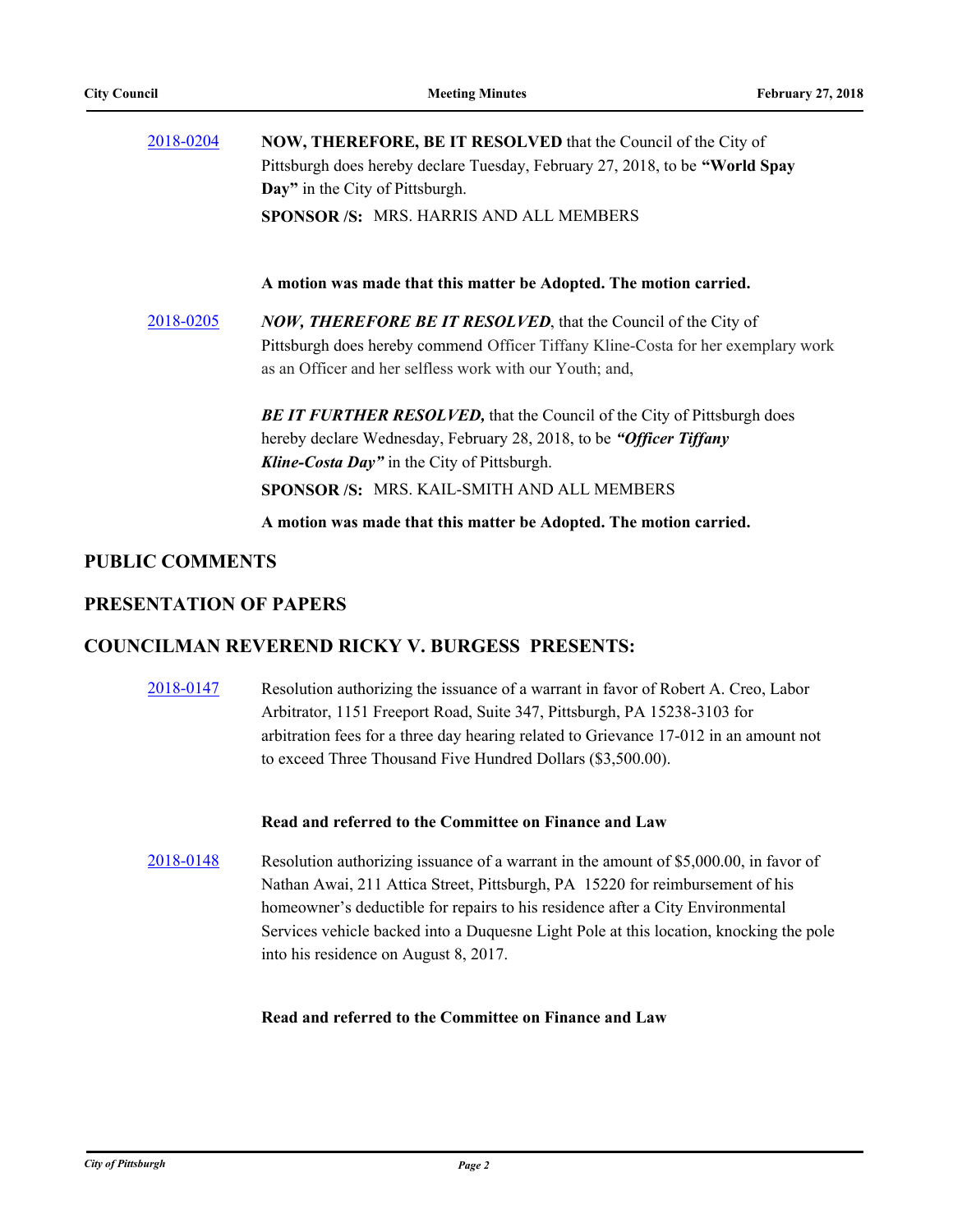| 2018-0149 | Resolution authorizing issuance of a warrant in the amount of \$5,785.67, in favor of   |
|-----------|-----------------------------------------------------------------------------------------|
|           | Duquesne Light Company, ATTN: Carolyn K. Cingel, 411 Seventh Avenue, Mail               |
|           | Drop 16-1, Pittsburgh, PA 15219 for damage to their light pole near 115 Attica          |
|           | Street, Pittsburgh, 15220 from a City ES vehicle backing into it and knocking it into a |
|           | residence on August 8, 2017.                                                            |

## **Read and referred to the Committee on Finance and Law**

[2018-0150](http://pittsburgh.legistar.com/gateway.aspx?m=l&id=/matter.aspx?key=22449) Resolution authorizing, pursuant to Ch. 210 ("Acceptance of Gifts to City") of the City Code, the Mayor and the Director of the Department of Public Safety to accept a donation from the Pittsburgh Downtown Partnership of Ten Thousand Dollars (\$10,000.00) to assist the City of Pittsburgh Bureau of Police with re-establishing the mounted unit.

## **Read and referred to the Committee on Finance and Law**

[2018-0151](http://pittsburgh.legistar.com/gateway.aspx?m=l&id=/matter.aspx?key=22450) Resolution authorizing, pursuant to Ch. 210 ("Acceptance of Gifts to City") of the City Code, the Mayor and the Director of the Department of Public Safety to accept a donation from the Pittsburgh Downtown Partnership of Ten Thousand Dollars (\$10,000.00) to assist the City of Pittsburgh Bureau of Police with operating the Zone 2 Cultural District Substation.

## **Read and referred to the Committee on Finance and Law**

# **COUNCILMAN R. DANIEL LAVELLE PRESENTS:**

[2018-0160](http://pittsburgh.legistar.com/gateway.aspx?m=l&id=/matter.aspx?key=22459) Resolution amending Resolution No. 546 of 2017 authorizing the Mayor and Director of the Department of Public Safety to enter on behalf of the City of Pittsburgh into a three-year professional services agreement or agreements with Johnson Controls for security camera integration and support services, to define funding sources.

> **A motion was made that this matter be Waived under Rule 8. The motion carried.**

**Read and referred to the Committee on Public Safety Services**

# **COUNCILMAN COREY O'CONNOR PRESENTS:**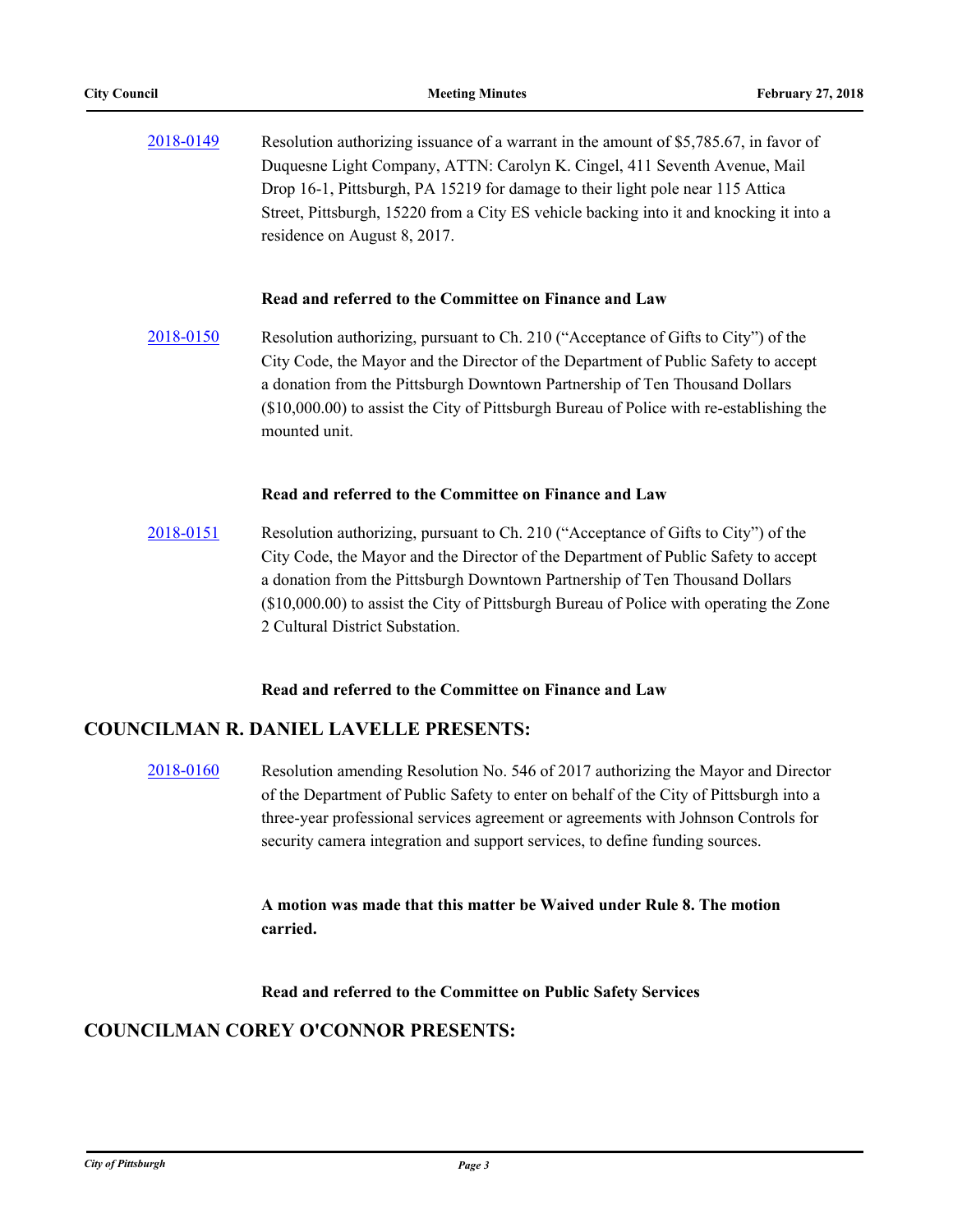| 2018-0161 | Resolution authorizing the Urban Redevelopment Authority of Pittsburgh to submit an<br>Application to the Pennsylvania Office of the Budget for a Redevelopment Assistance<br>Capital Program grant of up to \$750,000 for the 119 Sixth Street Multiplex<br>Development project. (Council District 6)                   |
|-----------|--------------------------------------------------------------------------------------------------------------------------------------------------------------------------------------------------------------------------------------------------------------------------------------------------------------------------|
|           | Read and referred to the Committee on Intergovernmental Affairs                                                                                                                                                                                                                                                          |
| 2018-0162 | Resolution authorizing a Cooperation Agreement or Agreements with the Urban<br>Redevelopment Authority of Pittsburgh in connection with the URA's application for a<br>Redevelopment Assistance Capital Program grant of up to \$750,000 for the 119<br>Sixth Street Multiplex Development project. (Council District 6) |
|           | Read and referred to the Committee on Intergovernmental Affairs                                                                                                                                                                                                                                                          |
| 2018-0163 | Resolution authorizing the Urban Redevelopment Authority of Pittsburgh to submit an<br>Application to the Pennsylvania Office of the Budget for a Redevelopment Assistance<br>Capital Program grant of up to \$2,000,000 for the 1600 Smallman Street project.<br>(Council District 7)                                   |
|           | Not introduced by Councilman O'Connor, Chair of Intergovernmental Affairs<br>on behalf of Councilwoman Gross.                                                                                                                                                                                                            |
| 2018-0164 | Resolution authorizing a Cooperation Agreement or Agreements with the Urban<br>Redevelopment Authority of Pittsburgh in connection with the URA's application for a<br>Redevelopment Assistance Capital Program grant of up to \$2,000,000 for the 1600<br>Smallman Street project. (Council District 7)                 |
|           | Not introduced by Councilman O'Connor, Chair of Intergovernmental Affairs<br>on behalf of Councilwoman Gross.                                                                                                                                                                                                            |
| 2018-0165 | Resolution authorizing the Urban Redevelopment Authority of Pittsburgh to submit an<br>Application to the Pennsylvania Office of the Budget for a Redevelopment Assistance<br>Capital Program grant of up to \$500,000 for the Carnegie Science Center Expansion<br>project. (Council District 6)                        |
|           | Read and referred to the Committee on Intergovernmental Affairs                                                                                                                                                                                                                                                          |
| 2018-0166 | Resolution authorizing a Cooperation Agreement or Agreements with the Urban<br>Redevelopment Authority of Pittsburgh in connection with the URA's application for a<br>Redevelopment Assistance Capital Program grant of up to \$500,000 for the Carnegie<br>Science Center Expansion project. (Council District 6)      |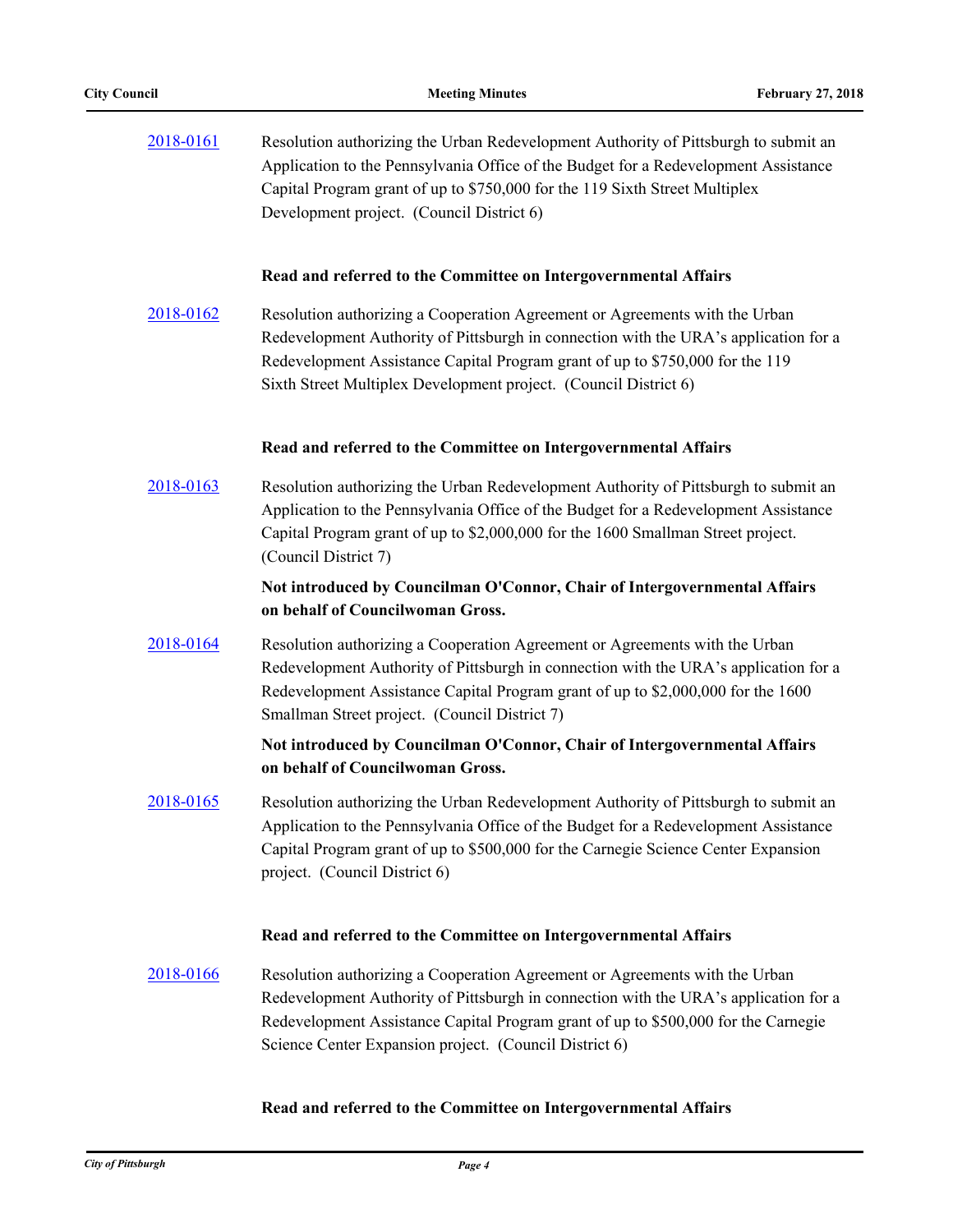| 2018-0167 | Resolution authorizing the Urban Redevelopment Authority of Pittsburgh to submit an<br>Application to the Pennsylvania Office of the Budget for a Redevelopment Assistance<br>Capital Program grant of up to \$500,000 for the Center for Victims project. (Council<br>District 3)                                                              |
|-----------|-------------------------------------------------------------------------------------------------------------------------------------------------------------------------------------------------------------------------------------------------------------------------------------------------------------------------------------------------|
|           | Read and referred to the Committee on Intergovernmental Affairs                                                                                                                                                                                                                                                                                 |
| 2018-0168 | Resolution authorizing a Cooperation Agreement or Agreements with the Urban<br>Redevelopment Authority of Pittsburgh in connection with the URA's application for a<br>Redevelopment Assistance Capital Program grant of up to \$500,000 for the Center<br>for Victims project. (Council District 3)                                            |
|           | Read and referred to the Committee on Intergovernmental Affairs                                                                                                                                                                                                                                                                                 |
| 2018-0169 | Resolution authorizing the Urban Redevelopment Authority of Pittsburgh to submit an<br>Application to the Pennsylvania Office of the Budget for a Redevelopment Assistance<br>Capital Program grant of up to \$500,000 for the Duquesne University Rockwell Hall:<br>Fourth Floor Renovation project. (Council District 6)                      |
|           | Read and referred to the Committee on Intergovernmental Affairs                                                                                                                                                                                                                                                                                 |
| 2018-0170 | Resolution authorizing a Cooperation Agreement or Agreements with the Urban<br>Redevelopment Authority of Pittsburgh in connection with the URA's application for a<br>Redevelopment Assistance Capital Program grant of up to \$500,000 for the<br>Duquesne University Rockwell Hall: Fourth Floor Renovation project. (Council<br>District 6) |
|           | Read and referred to the Committee on Intergovernmental Affairs                                                                                                                                                                                                                                                                                 |
| 2018-0171 | Resolution authorizing the Urban Redevelopment Authority of Pittsburgh to submit an<br>Application to the Pennsylvania Office of the Budget for a Redevelopment Assistance<br>Capital Program grant of up to \$1,000,000 for the Homewood Coliseum project.<br>(Council District 9)                                                             |
|           | Read and referred to the Committee on Intergovernmental Affairs                                                                                                                                                                                                                                                                                 |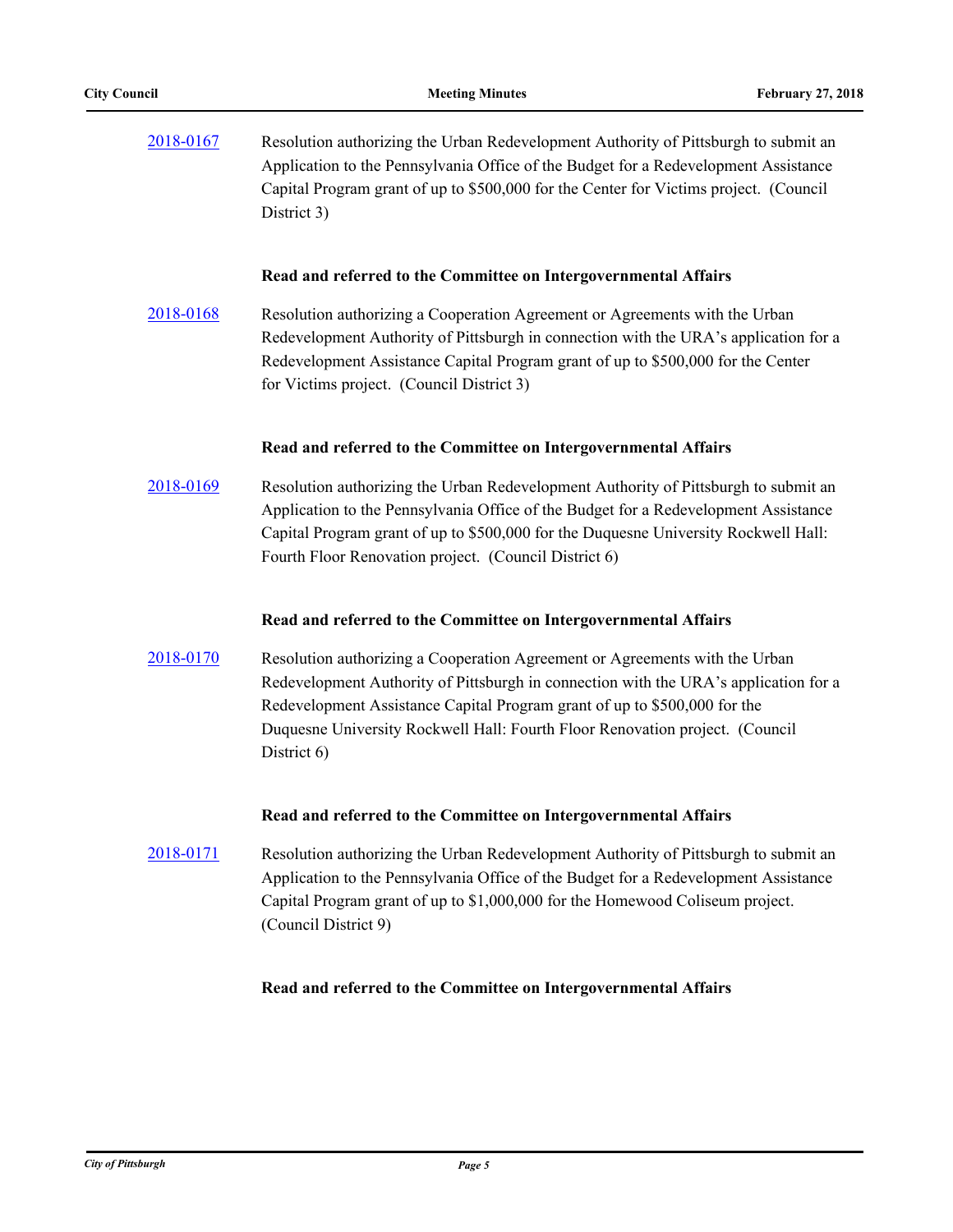| 2018-0172 | Resolution authorizing a Cooperation Agreement or Agreements with the Urban<br>Redevelopment Authority of Pittsburgh in connection with the URA's application for a<br>Redevelopment Assistance Capital Program grant of up to \$1,000,000 for the<br>Homewood Coliseum project. (Council District 9)                   |
|-----------|-------------------------------------------------------------------------------------------------------------------------------------------------------------------------------------------------------------------------------------------------------------------------------------------------------------------------|
|           | Read and referred to the Committee on Intergovernmental Affairs                                                                                                                                                                                                                                                         |
| 2018-0173 | Resolution authorizing the Urban Redevelopment Authority of Pittsburgh to submit an<br>Application to the Pennsylvania Office of the Budget for a Redevelopment Assistance<br>Capital Program grant of up to \$1,000,000 for the Intensive Care Patient Rooms at<br>CHP project. (Council District 7)                   |
|           | Read and referred to the Committee on Intergovernmental Affairs                                                                                                                                                                                                                                                         |
| 2018-0174 | Resolution authorizing a Cooperation Agreement or Agreements with the Urban<br>Redevelopment Authority of Pittsburgh in connection with the URA's application for a<br>Redevelopment Assistance Capital Program grant of up to \$1,000,000 for the<br>Intensive Care Patient Rooms at CHP project. (Council District 7) |
|           | Read and referred to the Committee on Intergovernmental Affairs                                                                                                                                                                                                                                                         |
| 2018-0175 | Resolution authorizing the Urban Redevelopment Authority of Pittsburgh to submit an<br>Application to the Pennsylvania Office of the Budget for a Redevelopment Assistance<br>Capital Program grant of up to \$500,000 for the JHHA Memory Care project.<br>(Council District 5)                                        |
|           | Read and referred to the Committee on Intergovernmental Affairs                                                                                                                                                                                                                                                         |
| 2018-0176 | Resolution authorizing a Cooperation Agreement or Agreements with the Urban<br>Redevelopment Authority of Pittsburgh in connection with the URA's application for a<br>Redevelopment Assistance Capital Program grant of up to \$500,000 for JHHA<br>Memory Care project. (Council District 5)                          |
|           | Read and referred to the Committee on Intergovernmental Affairs                                                                                                                                                                                                                                                         |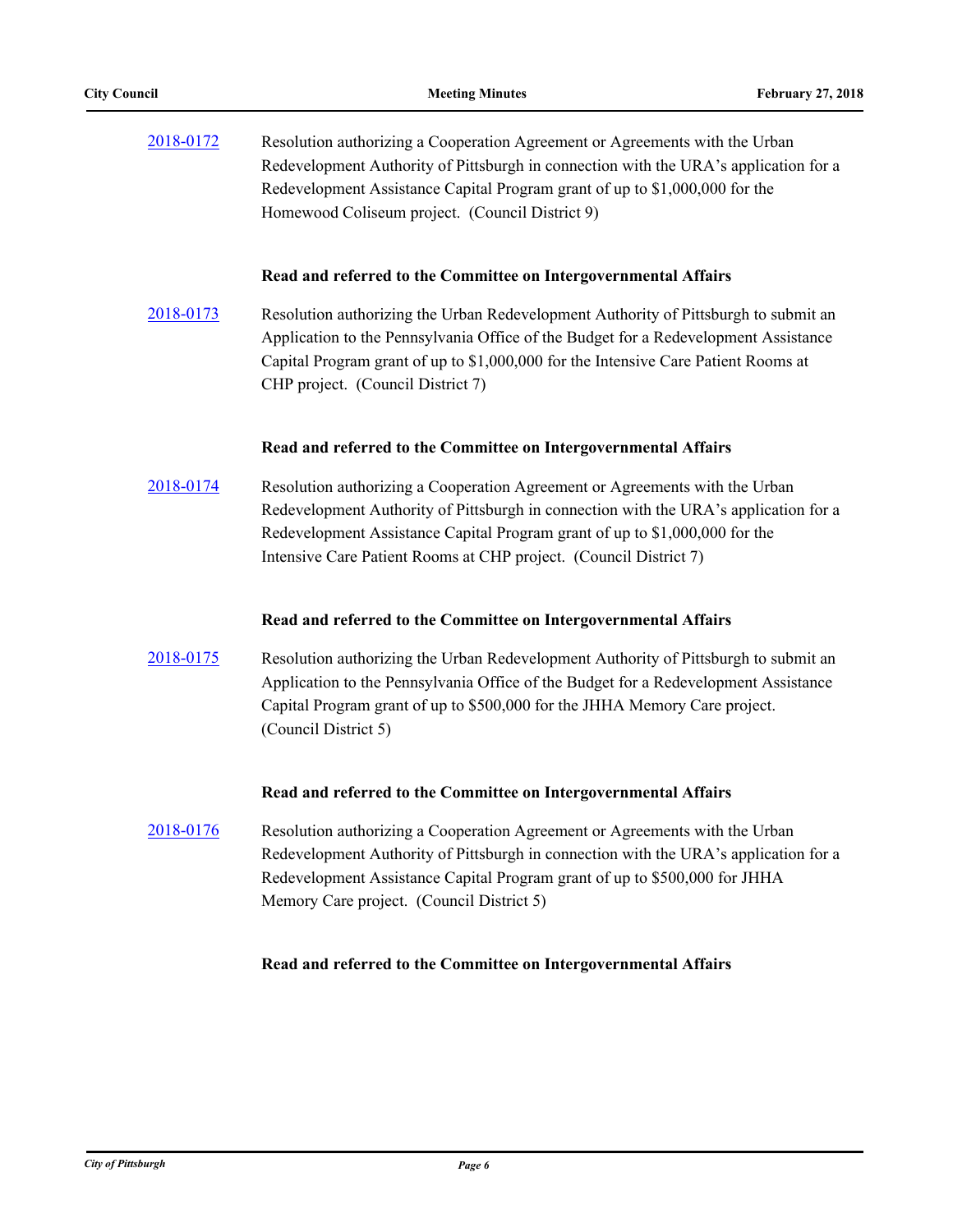| 2018-0177 | Resolution authorizing the Urban Redevelopment Authority of Pittsburgh to submit an<br>Application to the Pennsylvania Office of the Budget for a Redevelopment Assistance<br>Capital Program grant of up to \$1,000,000 for the Larimer School Redevelopment<br>project. (Council District 9)                   |
|-----------|------------------------------------------------------------------------------------------------------------------------------------------------------------------------------------------------------------------------------------------------------------------------------------------------------------------|
|           | Read and referred to the Committee on Intergovernmental Affairs                                                                                                                                                                                                                                                  |
| 2018-0178 | Resolution authorizing a Cooperation Agreement or Agreements with the Urban<br>Redevelopment Authority of Pittsburgh in connection with the URA's application for a<br>Redevelopment Assistance Capital Program grant of up to \$1,000,000 for the<br>Larimer School Redevelopment project. (Council District 9) |
|           | Read and referred to the Committee on Intergovernmental Affairs                                                                                                                                                                                                                                                  |
| 2018-0179 | Resolution authorizing the Urban Redevelopment Authority of Pittsburgh to submit an<br>Application to the Pennsylvania Office of the Budget for a Redevelopment Assistance<br>Capital Program grant of up to \$1,000,000 for the Larimer/East Liberty Park project.<br>(Council District 9)                      |
|           | Read and referred to the Committee on Intergovernmental Affairs                                                                                                                                                                                                                                                  |
| 2018-0180 | Resolution authorizing a Cooperation Agreement or Agreements with the Urban<br>Redevelopment Authority of Pittsburgh in connection with the URA's application for a<br>Redevelopment Assistance Capital Program grant of up to \$1,000,000 for the<br>Larimer/East Liberty Park project. (Council District 9)    |
|           | Read and referred to the Committee on Intergovernmental Affairs                                                                                                                                                                                                                                                  |
| 2018-0181 | Resolution authorizing the Urban Redevelopment Authority of Pittsburgh to submit an<br>Application to the Pennsylvania Office of the Budget for a Redevelopment Assistance<br>Capital Program grant of up to \$2,000,000 for the Moxy Hotel & Lofts project.<br>(Council District 6)                             |
|           | Read and referred to the Committee on Intergovernmental Affairs                                                                                                                                                                                                                                                  |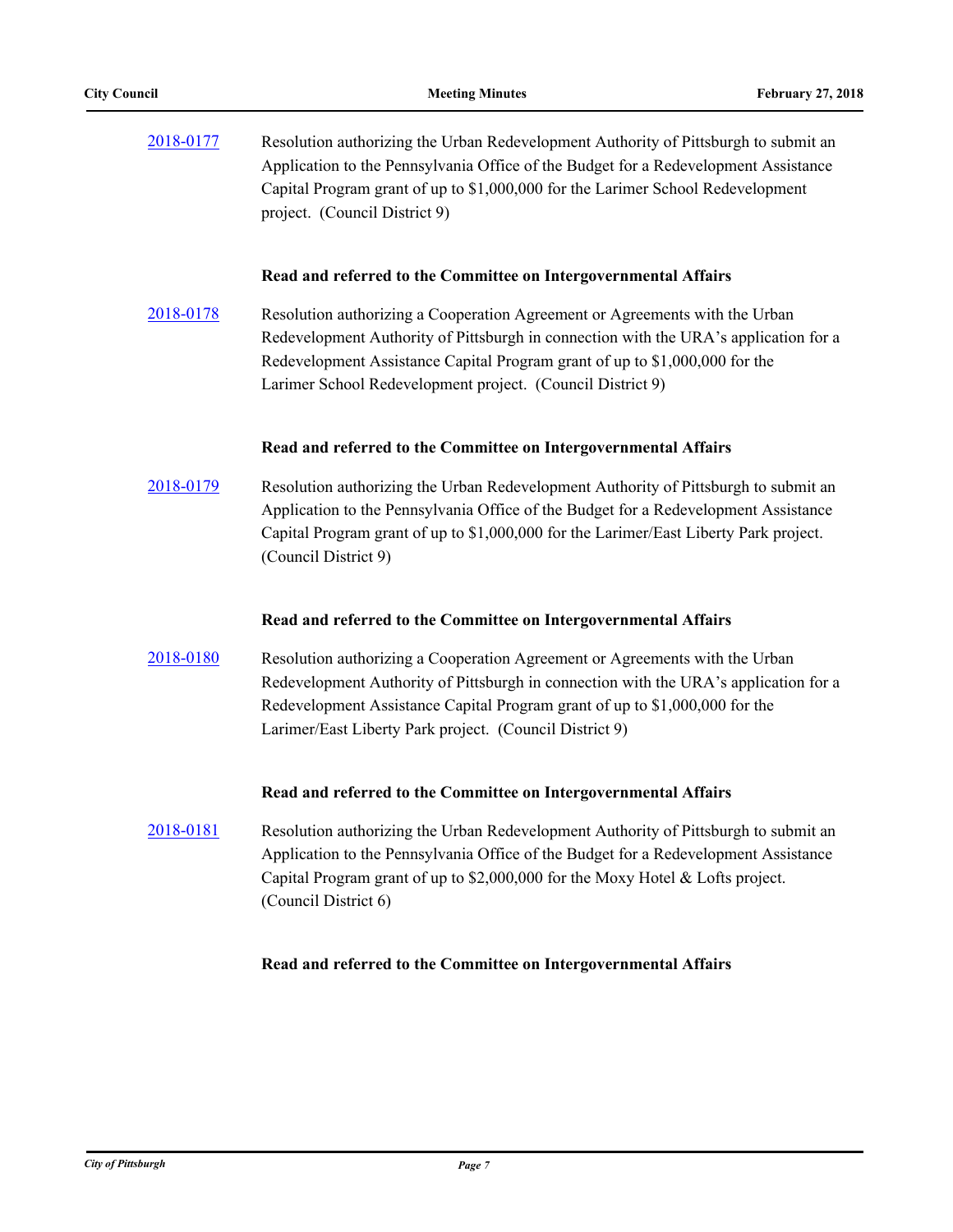| 2018-0182 | Resolution authorizing a Cooperation Agreement or Agreements with the Urban<br>Redevelopment Authority of Pittsburgh in connection with the URA's application for a<br>Redevelopment Assistance Capital Program grant of up to \$2,000,000 for the Moxy<br>Hotel & Lofts project. (Council District 6)                              |
|-----------|-------------------------------------------------------------------------------------------------------------------------------------------------------------------------------------------------------------------------------------------------------------------------------------------------------------------------------------|
|           | Read and referred to the Committee on Intergovernmental Affairs                                                                                                                                                                                                                                                                     |
| 2018-0183 | Resolution authorizing the Urban Redevelopment Authority of Pittsburgh to submit an<br>Application to the Pennsylvania Office of the Budget for a Redevelopment Assistance<br>Capital Program grant of up to \$500,000 for the Multi-media Studio project.<br>(Council District 7)                                                  |
|           | Read and referred to the Committee on Intergovernmental Affairs                                                                                                                                                                                                                                                                     |
| 2018-0184 | Resolution authorizing a Cooperation Agreement or Agreements with the Urban<br>Redevelopment Authority of Pittsburgh in connection with the URA's application for a<br>Redevelopment Assistance Capital Program grant of up to \$500,000 for Multi-media<br>Studio project. (Council District 7)                                    |
|           | Read and referred to the Committee on Intergovernmental Affairs                                                                                                                                                                                                                                                                     |
| 2018-0185 | Resolution authorizing the Urban Redevelopment Authority of Pittsburgh to submit an<br>Application to the Pennsylvania Office of the Budget for a Redevelopment Assistance<br>Capital Program grant of up to \$1,000,000 for the Almono-Hazelwood Mill 19<br>Redevelopment Phase II project. (Council District 5)                   |
|           | Read and referred to the Committee on Intergovernmental Affairs                                                                                                                                                                                                                                                                     |
| 2018-0186 | Resolution authorizing a Cooperation Agreement or Agreements with the Urban<br>Redevelopment Authority of Pittsburgh in connection with the URA's application for a<br>Redevelopment Assistance Capital Program grant of up to \$1,000,000 for the<br>Almono-Hazelwood Mill 19 Redevelopment Phase II project. (Council District 5) |
|           |                                                                                                                                                                                                                                                                                                                                     |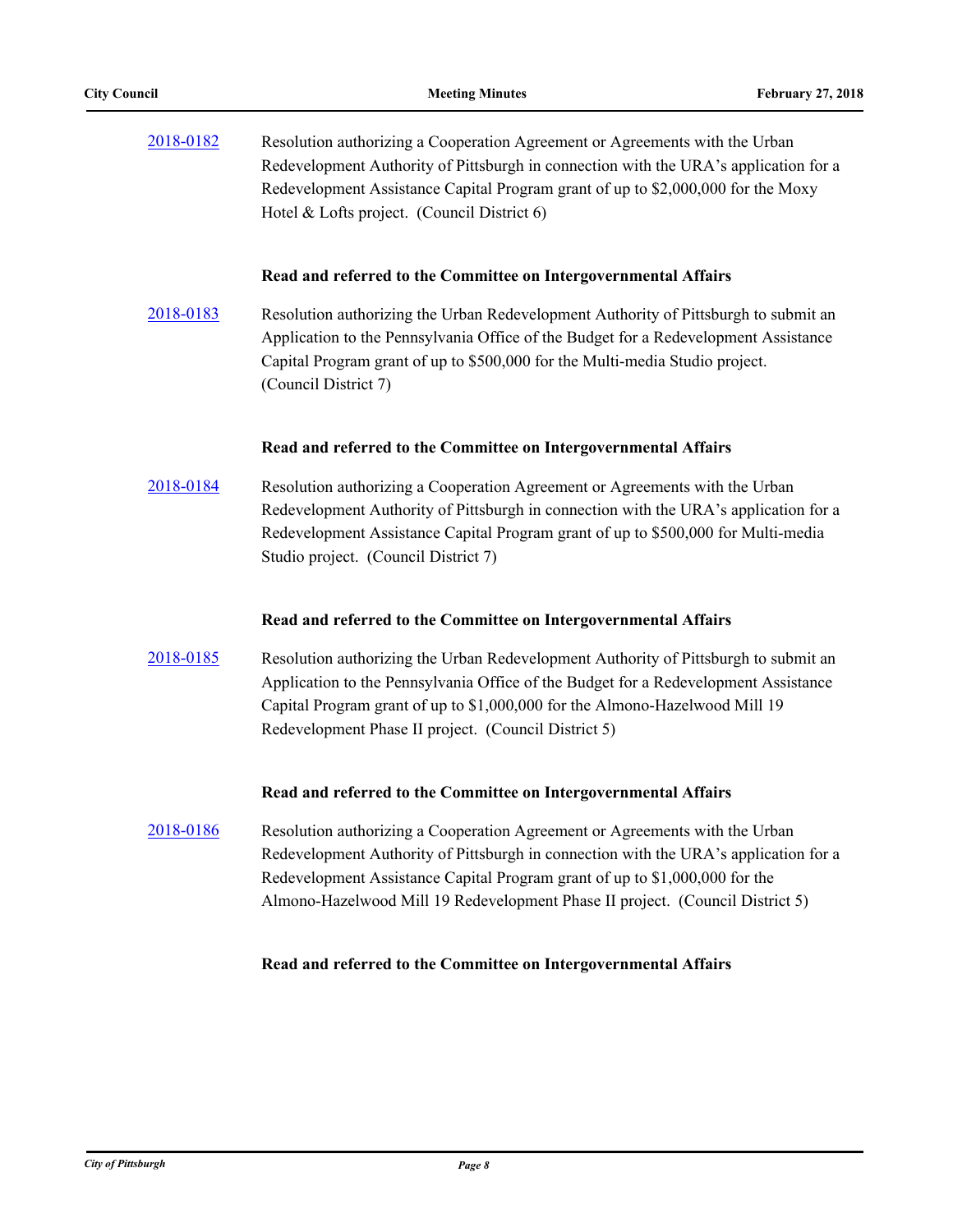| 2018-0187 | Resolution authorizing the Urban Redevelopment Authority of Pittsburgh to submit an<br>Application to the Pennsylvania Office of the Budget for a Redevelopment Assistance<br>Capital Program grant of up to \$1,000,000 for the Museum Lab, Children's Museum<br>of Pittsburgh project. (Council District 1)                   |
|-----------|---------------------------------------------------------------------------------------------------------------------------------------------------------------------------------------------------------------------------------------------------------------------------------------------------------------------------------|
|           | Read and referred to the Committee on Intergovernmental Affairs                                                                                                                                                                                                                                                                 |
| 2018-0188 | Resolution authorizing a Cooperation Agreement or Agreements with the Urban<br>Redevelopment Authority of Pittsburgh in connection with the URA's application for a<br>Redevelopment Assistance Capital Program grant of up to \$1,000,000 for the<br>Museum Lab, Children's Museum of Pittsburgh project. (Council District 1) |
|           | Read and referred to the Committee on Intergovernmental Affairs                                                                                                                                                                                                                                                                 |
| 2018-0189 | Resolution authorizing the Urban Redevelopment Authority of Pittsburgh to submit an<br>Application to the Pennsylvania Office of the Budget for a Redevelopment Assistance<br>Capital Program grant of up to \$500,000 for the Susquehanna Street Phase 2<br>project. (Council District 9)                                      |
|           | Read and referred to the Committee on Intergovernmental Affairs                                                                                                                                                                                                                                                                 |
| 2018-0190 | Resolution authorizing a Cooperation Agreement or Agreements with the Urban<br>Redevelopment Authority of Pittsburgh in connection with the URA's application for a<br>Redevelopment Assistance Capital Program grant of up to \$500,000 for the<br>Susquehanna Street Phase 2 project. (Council District 9)                    |
|           | Read and referred to the Committee on Intergovernmental Affairs                                                                                                                                                                                                                                                                 |
| 2018-0191 | Resolution authorizing the Urban Redevelopment Authority of Pittsburgh to submit an<br>Application to the Pennsylvania Office of the Budget for a Redevelopment Assistance<br>Capital Program grant of up to \$1,500,000 for the Heinz Buildings Redevelopment<br>project. (Council District 1)                                 |
|           |                                                                                                                                                                                                                                                                                                                                 |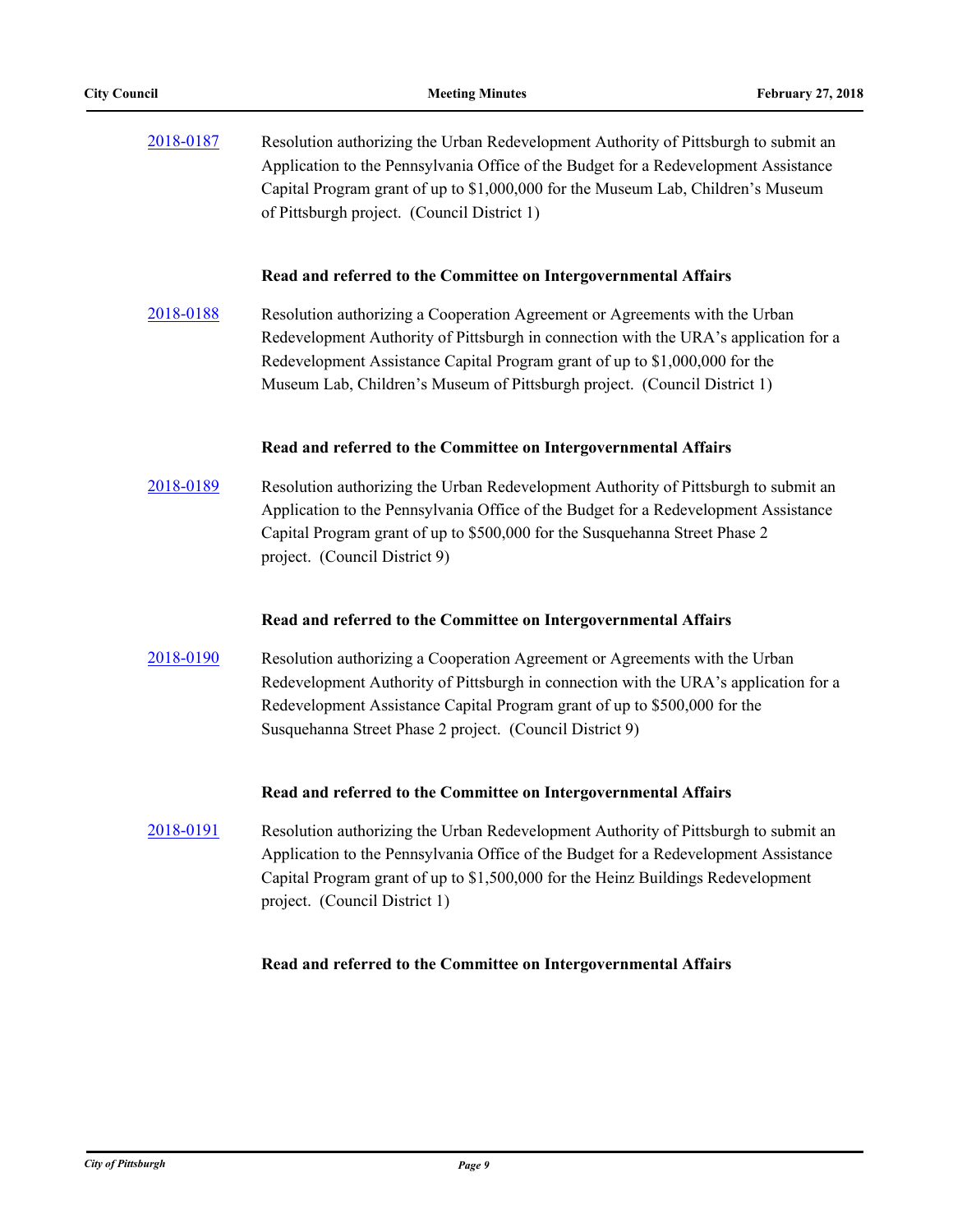| 2018-0192 | Resolution authorizing a Cooperation Agreement or Agreements with the Urban          |
|-----------|--------------------------------------------------------------------------------------|
|           | Redevelopment Authority of Pittsburgh in connection with the URA's application for a |
|           | Redevelopment Assistance Capital Program grant of up to \$1,500,000 for the Heinz    |
|           | Buildings Redevelopment project. (Council District 1)                                |

[2018-0193](http://pittsburgh.legistar.com/gateway.aspx?m=l&id=/matter.aspx?key=22492) Resolution approving Execution of a Contract for Disposition by Sale of Land by and between the Urban Redevelopment Authority of Pittsburgh and Manchester Citizens Corporation, October Real Estate Holdings, LLC and Uncle Ray's Real Estate, LLC, or a related entity to be formed for the Sale of Block 22-K, Lots 38 and 39, (1715 and 1717 Fulton Street) in the 21st Ward of the City of Pittsburgh, (Council District No. 6 - Residential Housing).

#### **Read and referred to the Committee on Intergovernmental Affairs**

[2018-0194](http://pittsburgh.legistar.com/gateway.aspx?m=l&id=/matter.aspx?key=22493) Resolution approving Execution of a Contract for Disposition by Sale of Land by and between the Urban Redevelopment Authority of Pittsburgh and Denise Wilson for the Sale of Block 10-H, Lot 182, in the 5th Ward of the City of Pittsburgh - Council District No. (531 Morgan Street - Sideyard)

## **Read and referred to the Committee on Intergovernmental Affairs**

[2018-0195](http://pittsburgh.legistar.com/gateway.aspx?m=l&id=/matter.aspx?key=22494) Resolution authorizing the Urban Redevelopment Authority of Pittsburgh to acquire all of the City's Right, Title and Interest, if any, in and to the Publicly-Owned Properties in the 12th Ward of the City of Pittsburgh designated in the Deed Registry Office of Allegheny County as 125-B, Lot 145 and Block 124-N, Lots 52 and 53 (Council District No. 9 - Residential Rehabilitation - 406 Lowell Street and 132 and 134 Mayflower Street).

#### **Read and referred to the Committee on Intergovernmental Affairs**

[2018-0196](http://pittsburgh.legistar.com/gateway.aspx?m=l&id=/matter.aspx?key=22495) Resolution authorizing the Urban Redevelopment Authority of Pittsburgh to acquire all of the City's Right, Title and Interest, if any, in and to the following Publicly-Owned properties in the 5th Ward of the City of Pittsburgh designated in the Deed Registry Office of Allegheny County as Block 27-B, Lots 53, 54, 72, 166, and 200 - (Council District No. 6 - Residential Rehabilitation - 800, 809, 811 Bryn Mawr Road and 902 and 748 Anaheim Street)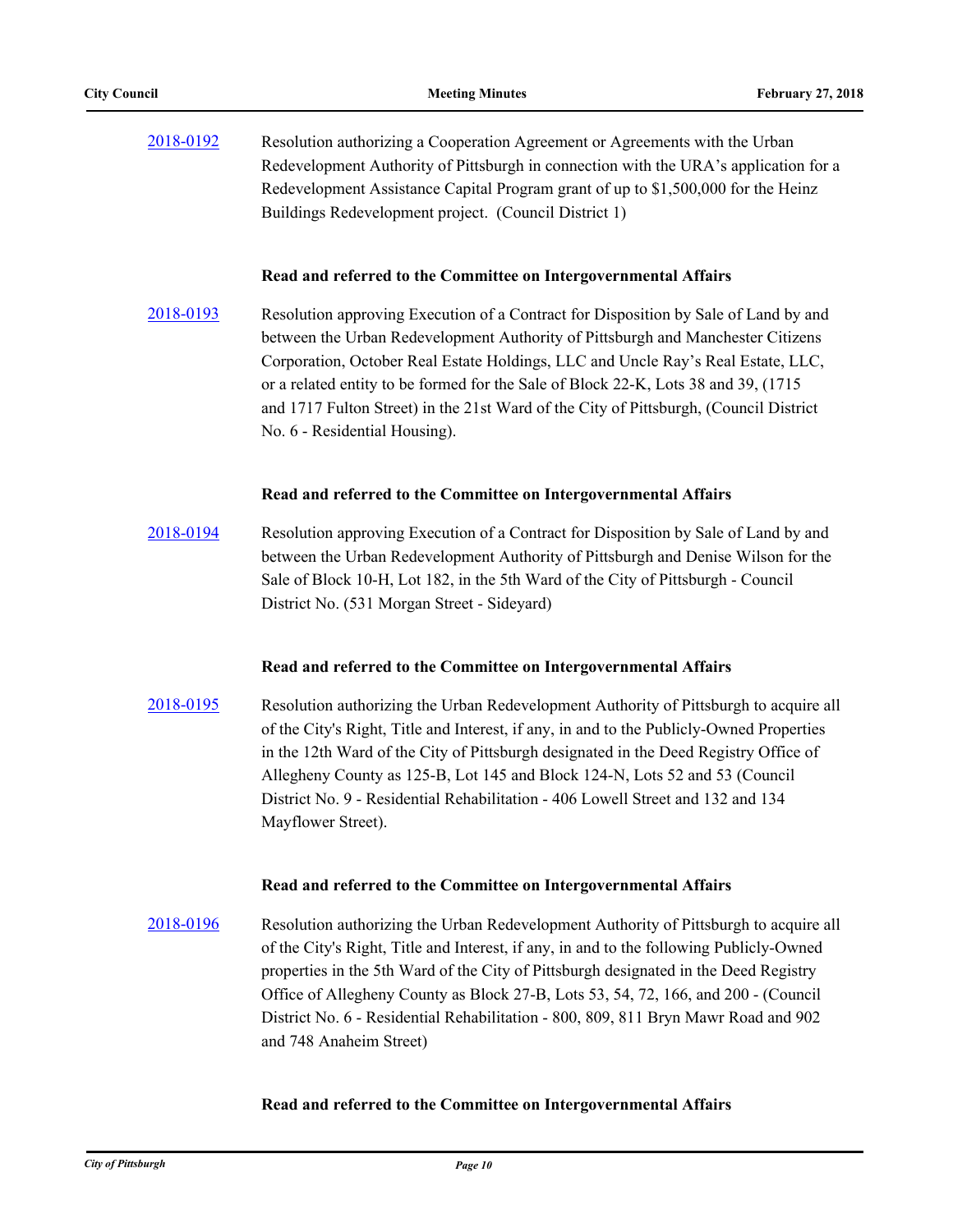| of the City's Right, Title and Interest, if any, in and to the Publicly-Owned Properties<br>in the 10th and 11th Wards of the City of Pittsburgh designated in the Deed Registry<br>Office of Allegheny County as Block 50-M, Lots 1, 4, 5, 8, 44, 180, 186 and Block<br>50-H, Lot 11 (Council District No. 9 - Site Assemblage for residential development -<br>5410, 5347, 5361, 5367 Rosetta Street, 234, 323 N Aiken Street and 5347 Kincaid<br>Street). | 2018-0197 | Resolution authorizing the Urban Redevelopment Authority of Pittsburgh to acquire all |
|--------------------------------------------------------------------------------------------------------------------------------------------------------------------------------------------------------------------------------------------------------------------------------------------------------------------------------------------------------------------------------------------------------------------------------------------------------------|-----------|---------------------------------------------------------------------------------------|
|                                                                                                                                                                                                                                                                                                                                                                                                                                                              |           |                                                                                       |
|                                                                                                                                                                                                                                                                                                                                                                                                                                                              |           |                                                                                       |
|                                                                                                                                                                                                                                                                                                                                                                                                                                                              |           |                                                                                       |
|                                                                                                                                                                                                                                                                                                                                                                                                                                                              |           |                                                                                       |
|                                                                                                                                                                                                                                                                                                                                                                                                                                                              |           |                                                                                       |
|                                                                                                                                                                                                                                                                                                                                                                                                                                                              |           |                                                                                       |

[2018-0198](http://pittsburgh.legistar.com/gateway.aspx?m=l&id=/matter.aspx?key=22497) Resolution providing for the execution of a Cooperation Agreement or Agreements with the Urban Redevelopment Authority of Pittsburgh for the administration of certain projects and programs, and providing for the payment of the cost thereof, not to exceed \$3,286,320.00. (Council Districts: All).

## **Read and referred to the Committee on Intergovernmental Affairs**

# **COUNCILWOMAN THERESA KAIL-SMITH PRESENTS:**

[2018-0152](http://pittsburgh.legistar.com/gateway.aspx?m=l&id=/matter.aspx?key=22451) Resolution amending Resolution No. 797, effective December 28, 2017, entitled "adopting and approving the 2018 Capital Budget and the 2018 Community Development Block Grant Program, and the 2018 through 2023 Capital Improvement Program" by supplementing the 2018 City of Pittsburgh Street Resurfacing to be funded by a \$200,000 transfer from the Office of Management and Budget's Operating Budget.

## **Read and referred to the Committee on Public Works**

[2018-0153](http://pittsburgh.legistar.com/gateway.aspx?m=l&id=/matter.aspx?key=22452) Resolution further amending Resolution No. 675 of 2008, effective January 29, 2009, as amended, entitled "Resolution adopting and approving the 2009 Capital Budget and the 2009 Community Development Block Grant Program; and approving the 2009 through 2013 Capital Improvement Program," by reducing AUTOMATED FUEL DISPENSING SYSTEM by \$7,048.00 and increasing STREET RESURFACING by \$7,048.00.

## **Read and referred to the Committee on Public Works**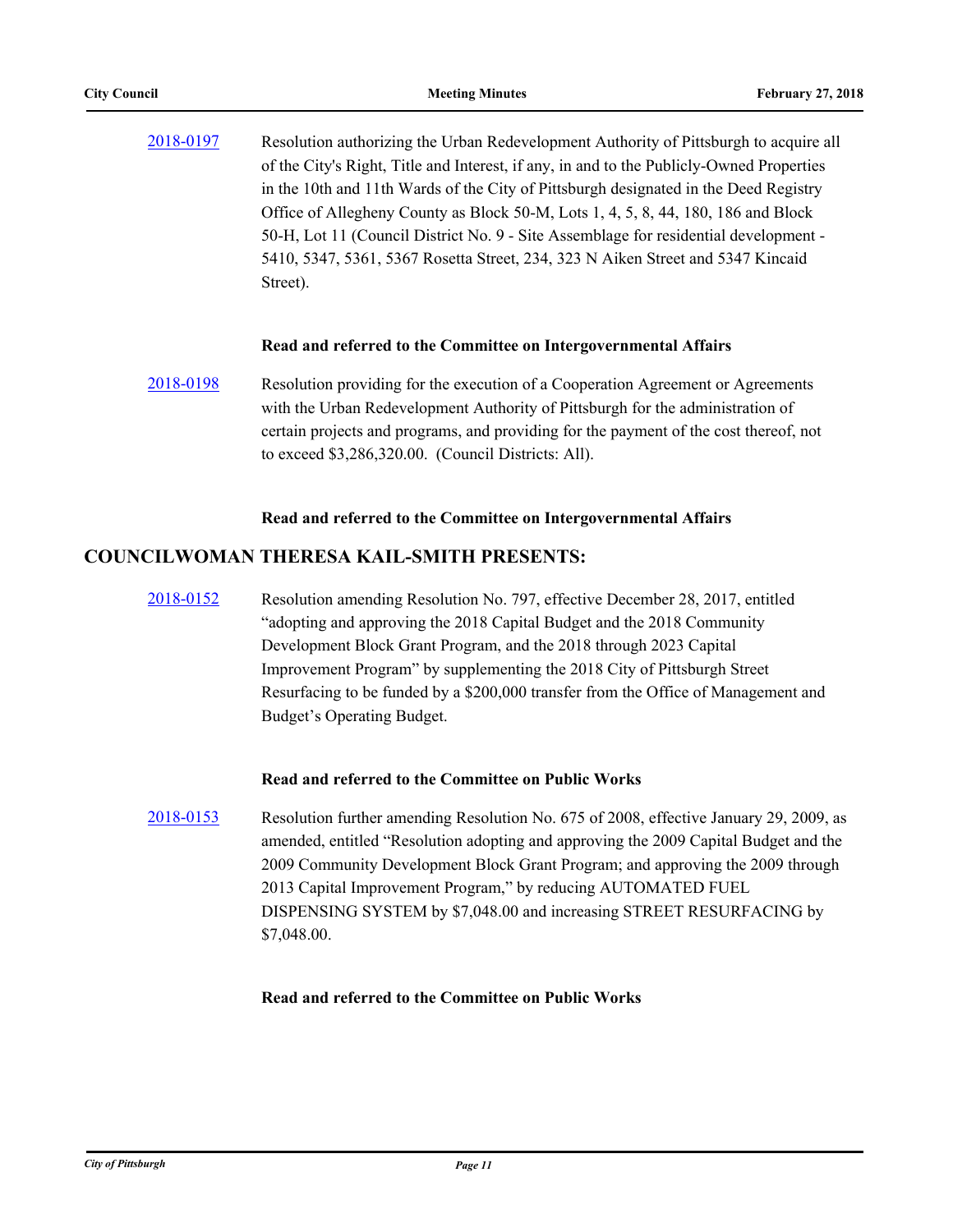[2018-0154](http://pittsburgh.legistar.com/gateway.aspx?m=l&id=/matter.aspx?key=22453) Resolution further amending Resolution No. 768 of 2009, effective December 31, 2009, as amended, entitled Resolution adopting and approving the 2010 Capital Budget and the 2010 Community Development Block Grant Program; and approving the 2010 through 2014 Capital Improvement Program," by reducing NEIGHBORHOOD STREET IMPROVEMENTS by \$33,962.44 and increasing STREET RESURFACING by \$33,962.44.

## **Read and referred to the Committee on Public Works**

[2018-0155](http://pittsburgh.legistar.com/gateway.aspx?m=l&id=/matter.aspx?key=22454) Resolution further amending Resolution No. 908 of 2010, effective January 1, 2011, as amended, entitled "Adopting and approving the 2011 Capital Budget and the 2011 Community Development Block Grant Program; and approving the 2011 through 2016 Capital Improvement Program," by reducing FIRE EQUIPMENT by \$55,591.48 and increasing STREET RESURFACING by \$55,591.48.

## **Read and referred to the Committee on Public Works**

[2018-0156](http://pittsburgh.legistar.com/gateway.aspx?m=l&id=/matter.aspx?key=22455) Resolution further amending Resolution No. 855 of 2011, effective December 29, 2011, as amended, entitled "Resolution adopting and approving the 2012 Capital Budget and the 2012 Community Development Block Grant Program; and approving the 2012 through 2017 Capital Improvement Program," by reducing SWIFT WATER RESCUE by \$58,185.00, PORTMAN SLOPE by \$24,724.31, and POLICE EQUIPMENT by \$6,684.70 and increasing STREET RESURFACING by \$89,594.01.

## **Read and referred to the Committee on Public Works**

[2018-0157](http://pittsburgh.legistar.com/gateway.aspx?m=l&id=/matter.aspx?key=22456) Resolution further amending Resolution No. 772 of 2012, effective January 1, 2013, as amended, entitled "Resolution adopting and approving the 2013 Capital Budget and the 2013 Community Development Block Grant Program; and approving the 2013 through 2018 Capital Improvement Program," by reducing ELECTRONIC DAILY ACTIVITY SHEET by \$61,000.00 and PROPERTY MANAGEMENT by \$5,712.86 and increasing STREET RESURFACING by \$66,712.86.

## **Read and referred to the Committee on Public Works**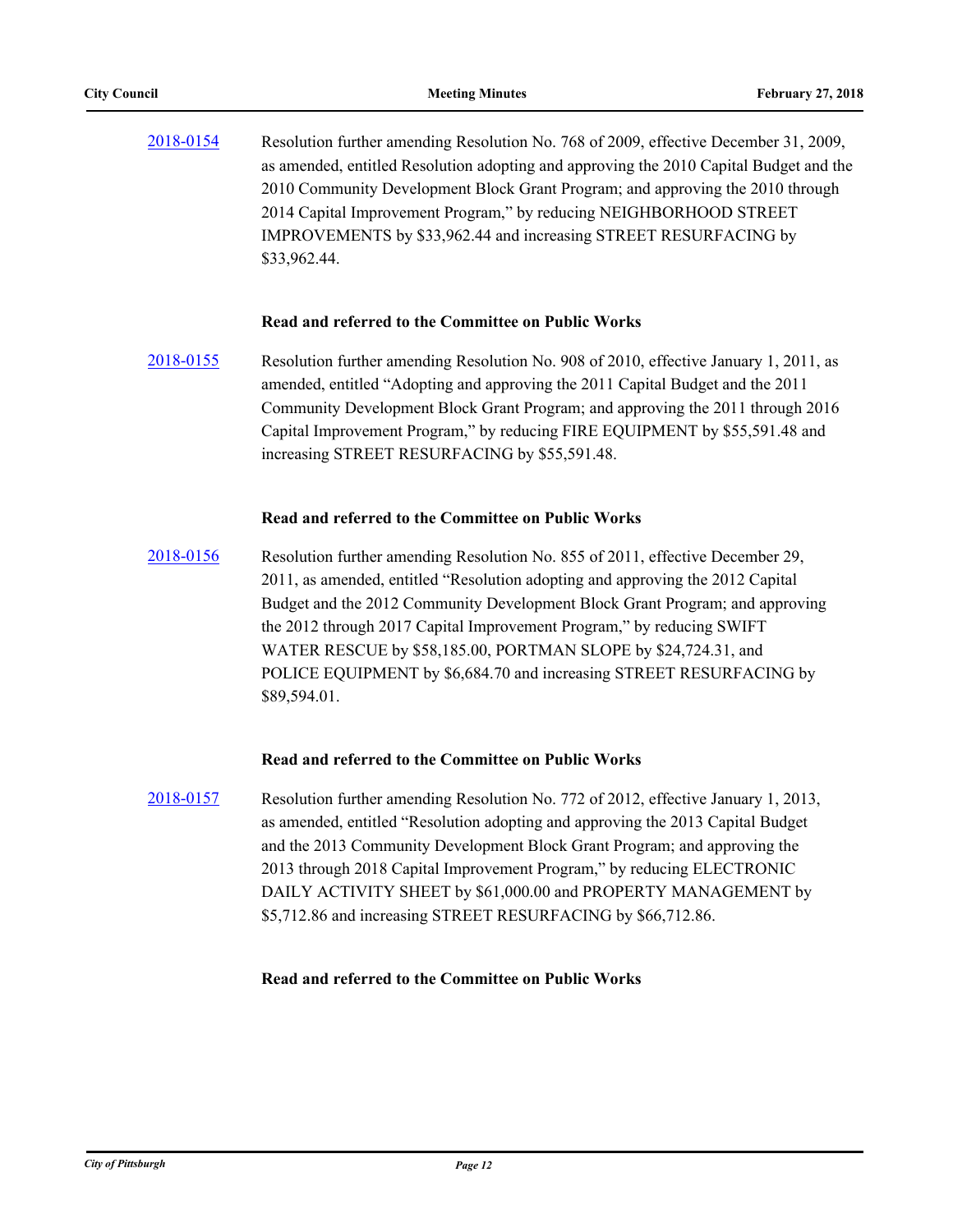[2018-0158](http://pittsburgh.legistar.com/gateway.aspx?m=l&id=/matter.aspx?key=22457) Resolution further amending Resolution No. 858 of 2014, effective January 1, 2015, as amended, entitled "Resolution adopting and approving the 2015 Capital Budget and the 2015 Community Development Block Grant Program; and approving the 2015 through 2020 Capital Improvement Program," by reducing PUBLIC WORKS RADIO REPLACEMENT by \$137,976.19, FUEL SYSTEM UPGRADE by \$84,000.00, HYDRAULIC RESCUE TOOL by \$25,440.00, AMMON POOL FILTER by \$14,182.44, and STREETSCAPE AND INTERSECTION RECONSTRUCTION by \$7,862.44 and increasing STREET RESURFACING by \$269,461.07.

## **Read and referred to the Committee on Public Works**

[2018-0159](http://pittsburgh.legistar.com/gateway.aspx?m=l&id=/matter.aspx?key=22458) Resolution further amending Resolution No. 816 of 2015, effective December 18, 2015, as amended, entitled "Resolution adopting and approving the 2016 Capital Budget and the 2016 Community Development Block Grant Program; and approving the 2016 through 2021 Capital Improvement Program," by reducing LOWER HETH'S RUN by \$75,599.09 and increasing STREET RESURFACING by \$75,599.09.

#### **Read and referred to the Committee on Public Works**

[2018-0199](http://pittsburgh.legistar.com/gateway.aspx?m=l&id=/matter.aspx?key=22498) Resolution authorizing the Mayor and Director of the Department of Mobility and Infrastructure (DOMI) to execute relevant agreements to receive grant funding from the Heinz Endowments to provide operational support for DOMI as well as funding for equipment, research into mobility technology and applications, etc. and further providing for an agreement and expenditures not to exceed TWO HUNDRED FIFTY THOUSAND (\$250,000.00) dollars for this stated purpose.

## **Read and referred to the Committee on Public Works**

## **COUNCILMAN BRUCE A. KRAUS PRESENTS:**

[2018-0200](http://pittsburgh.legistar.com/gateway.aspx?m=l&id=/matter.aspx?key=22499) Communication from Jen Presutti, Director of the Office of Management and Budget, and Margaret Lanier, Director of Finance, submitting a Quarterly Financial and Performance Report for the period ending December 31, 2017.

# **A motion was made that this matter be Read, Received and Filed. The motion carried.**

## **UNFINISHED BUSINESS**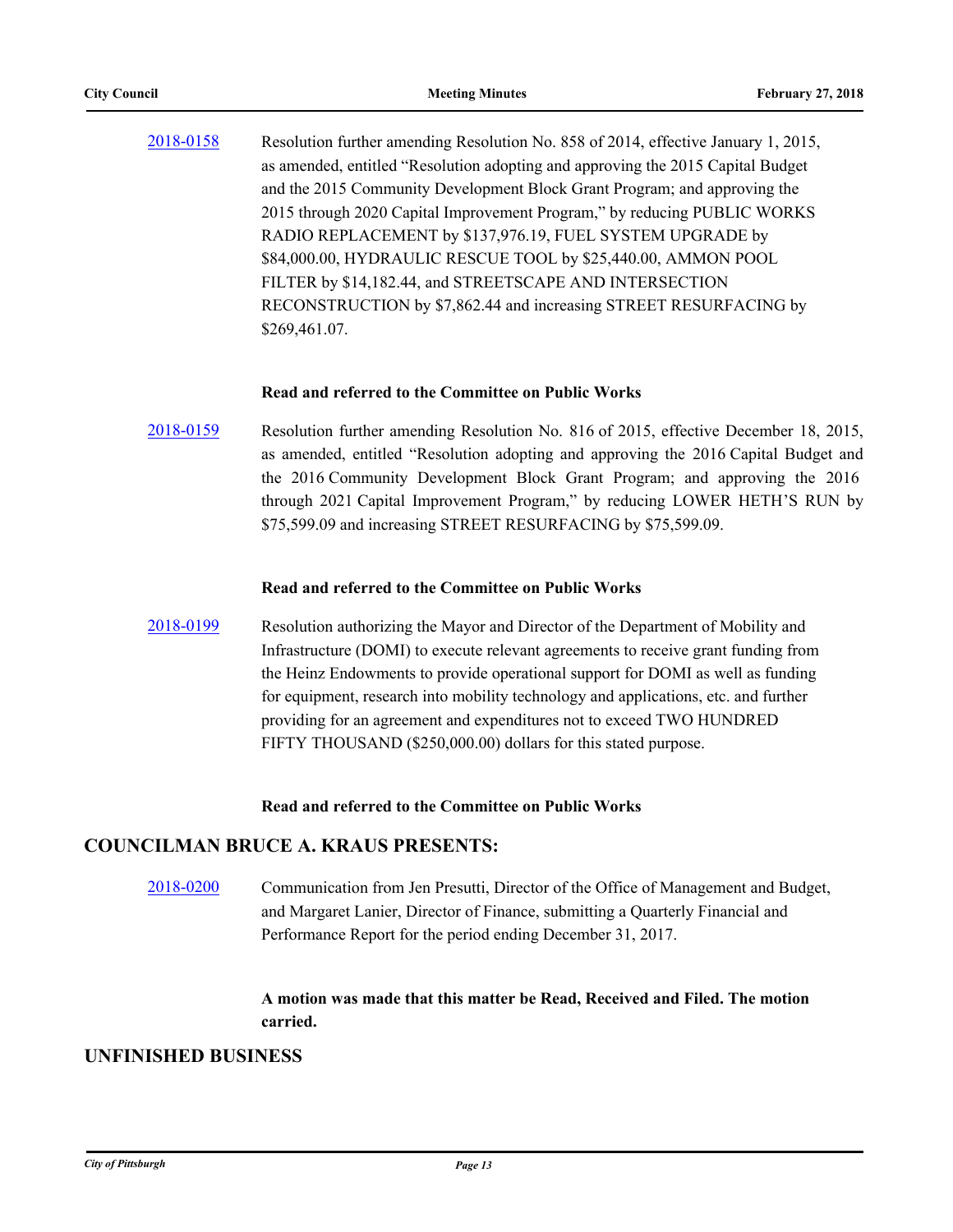# **REPORTS OF COMMITTEE - FINAL ACTION**

# **COUNCILMAN REVEREND RICKY V. BURGESS PRESENTS COMMITTEE ON FINANCE AND LAW**

[2018-0141](http://pittsburgh.legistar.com/gateway.aspx?m=l&id=/matter.aspx?key=22440) Report of the Committee on Finance and Law for February 21, 2018 with an Affirmative Recommendation.

# **A motion was made that this matter be Read, Received and Filed. The motion carried.**

[2018-0071](http://pittsburgh.legistar.com/gateway.aspx?m=l&id=/matter.aspx?key=22370) Resolution authorizing the issuance of a warrant in favor of Schnader Harrison Segal & Lewis LLP, P.O. Box 826404, Philadelphia, PA 19182-6404, in an amount not to exceed Six Thousand Seven Hundred Twenty-One Dollars and Eighty Cents (\$6,721.80) for professional services in connection with a police matter. *(Executive Session Held 2-15-18)*

# **A motion was made that this matter be Passed Finally. The motion carried by the following vote:**

- Aye: 8 Rev. Burgess, Mr. Coghill, Ms. Gross, Mrs. Harris, Mr. Kraus, Mr. Lavelle, Mr. O'Connor, and Mrs. Kail-Smith
- **No:** 0

# **Abstain:** 0

[2018-0072](http://pittsburgh.legistar.com/gateway.aspx?m=l&id=/matter.aspx?key=22371) Resolution authorizing the issuance of a warrant in the total sum of \$3,739.00 to McGrail & Associates, 1714 Lincoln Way, White Oak, PA for professional consulting services in connection with billboard tax litigation. *(Executive Session Held 2-15-18)*

# **A motion was made that this matter be Passed Finally. The motion carried by the following vote:**

- Aye: 8 Rev. Burgess, Mr. Coghill, Ms. Gross, Mrs. Harris, Mr. Kraus, Mr. Lavelle, Mr. O'Connor, and Mrs. Kail-Smith
- **No:** 0
- **Abstain:** 0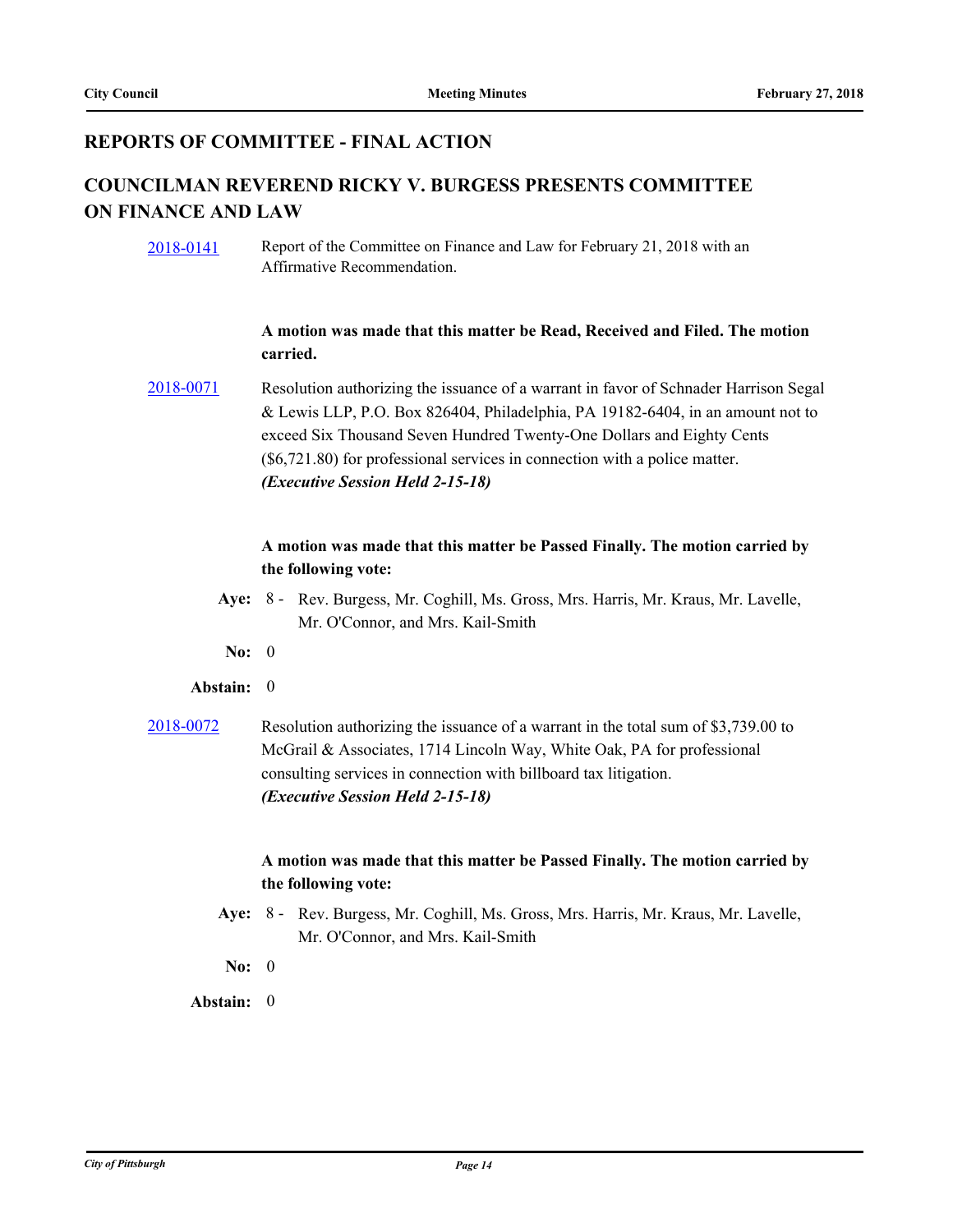[2018-0074](http://pittsburgh.legistar.com/gateway.aspx?m=l&id=/matter.aspx?key=22373) Resolution providing for the sale of certain property, acquired by the City of Pittsburgh at tax sales. ITEMS A through C: A: 4421 Lorigan, B: 1701 Laporte, C: 1733 Laporte

## **A motion was made that this matter be Passed Finally. The motion carried by the following vote:**

- Aye: 8 Rev. Burgess, Mr. Coghill, Ms. Gross, Mrs. Harris, Mr. Kraus, Mr. Lavelle, Mr. O'Connor, and Mrs. Kail-Smith
- **No:** 0

## **Abstain:** 0

[2018-0110](http://pittsburgh.legistar.com/gateway.aspx?m=l&id=/matter.aspx?key=22409) Resolution providing for an agreement, for payment of the City's share of the 2018 operating expenses to the Allegheny County Central Tax Collection District for tax collection. Cost not to exceed Five Thousand Three Hundred and Eighteen Dollars and Fifty-Eight Cents. (\$5,318.58)

# **A motion was made that this matter be Passed Finally. The motion carried by the following vote:**

- Aye: 8 Rev. Burgess, Mr. Coghill, Ms. Gross, Mrs. Harris, Mr. Kraus, Mr. Lavelle, Mr. O'Connor, and Mrs. Kail-Smith
- **No:** 0
- **Abstain:** 0

# **COUNCILMAN R. DANIEL LAVELLE PRESENTS COMMITTEE ON PUBLIC SAFETY SERVICES**

[2018-0142](http://pittsburgh.legistar.com/gateway.aspx?m=l&id=/matter.aspx?key=22441) Report of the Committee on Public Safety Services for February 21, 2018 with an Affirmative Recommendation.

## **A motion was made that this matter be Read, Received and Filed. The motion carried.**

[2018-0080](http://pittsburgh.legistar.com/gateway.aspx?m=l&id=/matter.aspx?key=22379) Resolution providing for the issuance of a warrant in the total sum of **Nineteen Thousand Five Hundred Dollars (\$19,500)** Eighteen Thousand Five Hundred Dollars (\$18,500) in favor of Lynn Kohnfelder in settlement of a secondary employment grievance. *(Executive Session Held 2-15-18)*

## **A motion was made that this matter be Passed Finally. The motion carried by the following vote:**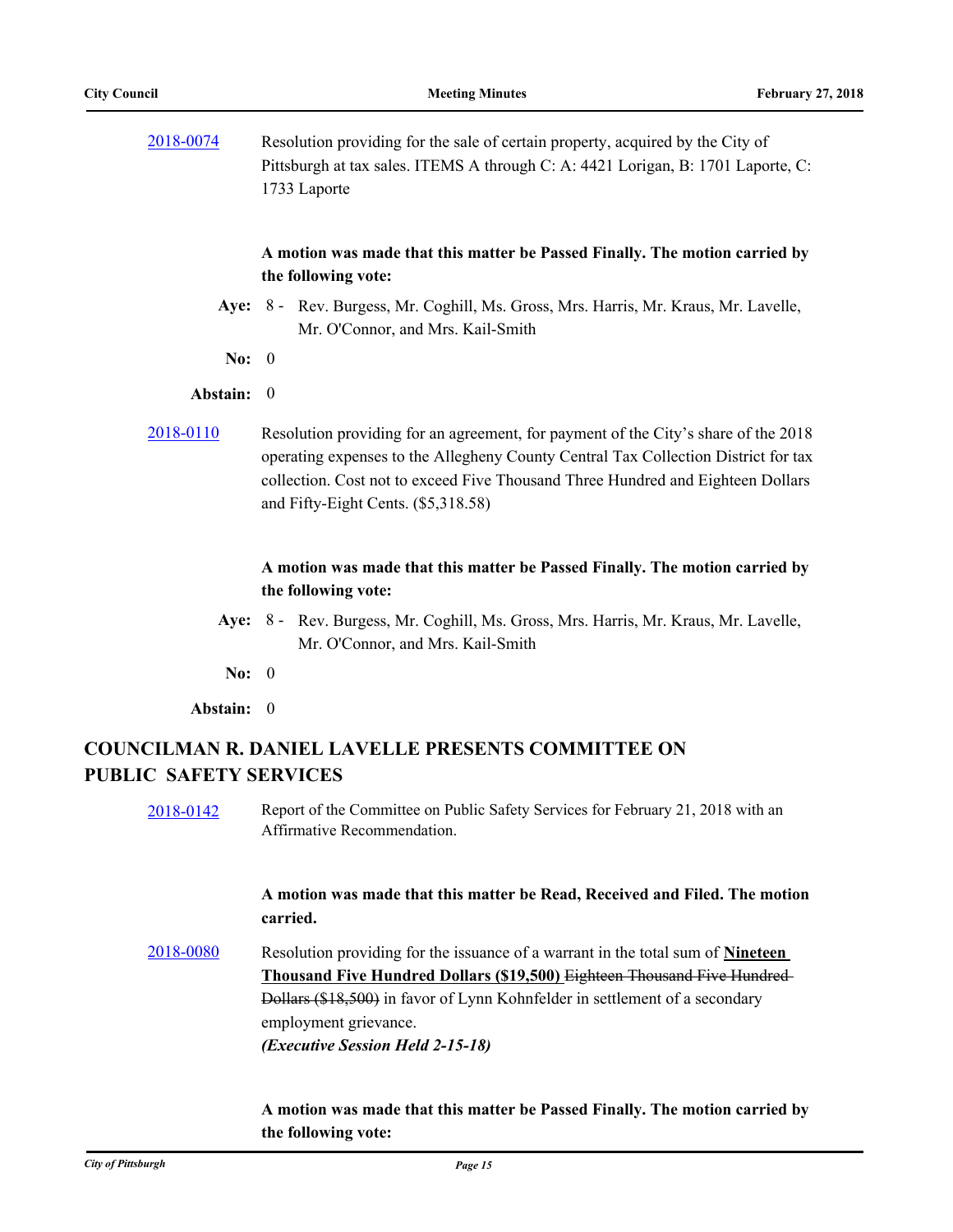| Aye: 8 - Rev. Burgess, Mr. Coghill, Ms. Gross, Mrs. Harris, Mr. Kraus, Mr. Lavelle,<br>Mr. O'Connor, and Mrs. Kail-Smith                                                                                                                    |
|---------------------------------------------------------------------------------------------------------------------------------------------------------------------------------------------------------------------------------------------|
| No: $0$                                                                                                                                                                                                                                     |
| Abstain: 0                                                                                                                                                                                                                                  |
| Resolution providing for the issuance of a warrant in the total sum of Fifteen Thousand<br>Dollars (\$15,000) in favor of Raymond Toomey in settlement of a secondary<br>employment grievance.<br>( <i>Executive Session Held 2-15-18</i> ) |
| A motion was made that this matter be Passed Finally. The motion carried by<br>the following vote:                                                                                                                                          |
| Aye: 7 - Rev. Burgess, Mr. Coghill, Ms. Gross, Mr. Kraus, Mr. Lavelle, Mr. O'Connor,<br>and Mrs. Kail-Smith                                                                                                                                 |
| No: $0$                                                                                                                                                                                                                                     |
| <b>Abstain:</b> 1 - Mrs. Harris                                                                                                                                                                                                             |
|                                                                                                                                                                                                                                             |

# **COUNCILWOMAN THERESA KAIL-SMITH PRESENTS COMMITTEE ON PUBLIC WORKS**

[2018-0143](http://pittsburgh.legistar.com/gateway.aspx?m=l&id=/matter.aspx?key=22442) Report of the Committee on Public Works for February 21, 2018 with an Affirmative Recommendation.

# **A motion was made that this matter be Read, Received and Filed. The motion carried.**

[2018-0113](http://pittsburgh.legistar.com/gateway.aspx?m=l&id=/matter.aspx?key=22412) Resolution providing for a Contract or Contracts, or the use of existing Contracts, an Agreement or Agreements, or the use of existing Agreements, providing for the design, repairs, maintenance, improvements, emergencies and/or the purchase of materials, equipment and supplies in connection with the McFarren Street (Second Avenue) Bridge project; and providing for a Reimbursement Agreement or Agreements with the Commonwealth of Pennsylvania, Department of Transportation; and providing for the payment of the costs thereof, not to exceed \$3,750,000.00.

# **A motion was made that this matter be Passed Finally. The motion carried by the following vote:**

- Aye: 8 Rev. Burgess, Mr. Coghill, Ms. Gross, Mrs. Harris, Mr. Kraus, Mr. Lavelle, Mr. O'Connor, and Mrs. Kail-Smith
- **No:** 0
- **Abstain:** 0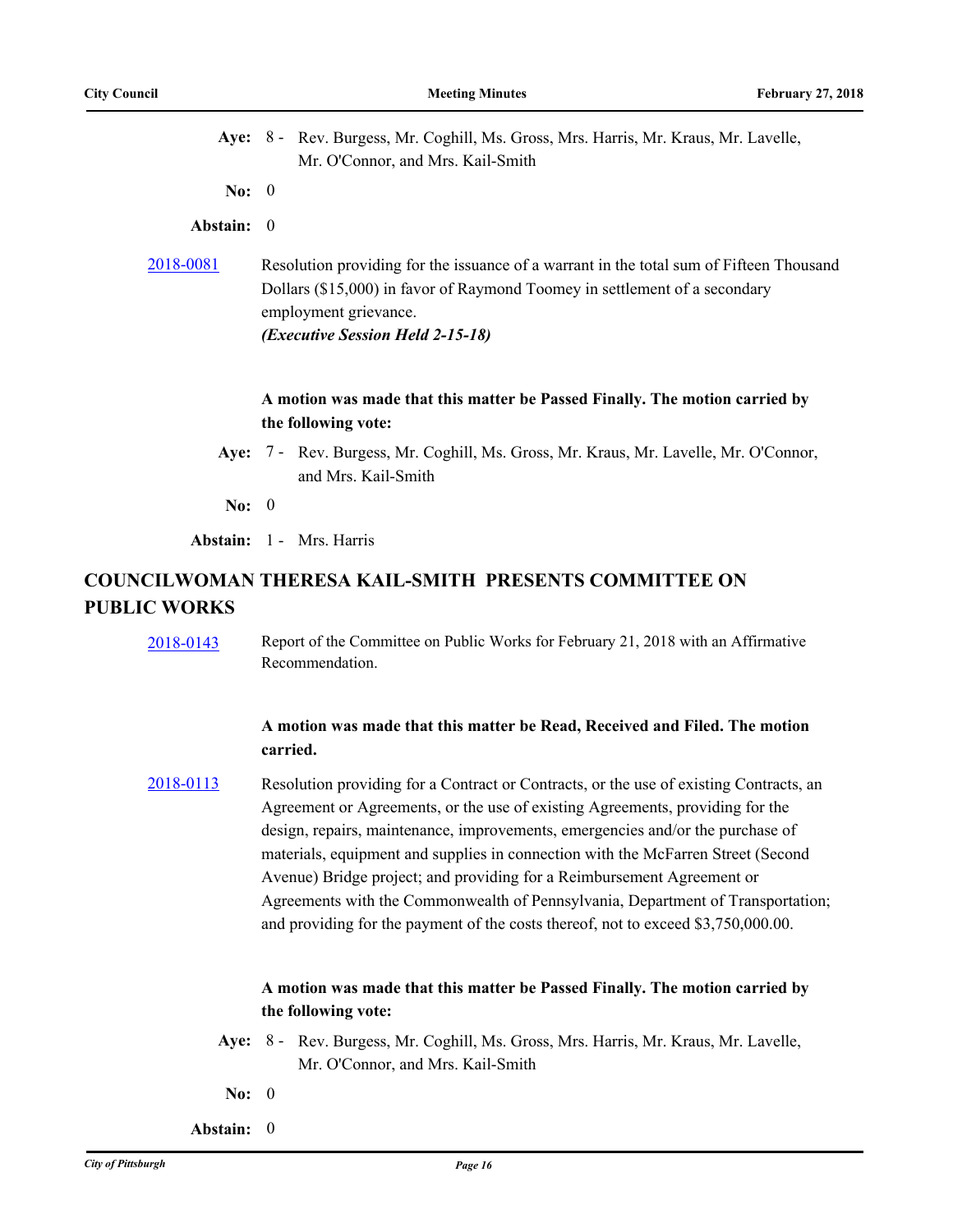[2018-0114](http://pittsburgh.legistar.com/gateway.aspx?m=l&id=/matter.aspx?key=22413) Resolution authorizing the Mayor and the Director of the Department of Mobility and Infrastructure to execute relevant agreements to receive grant funding to support Washington Boulevard Multimodal Path Construction; further providing for a Contract or Contracts, or the use of existing Contracts, an Agreement or Agreements, or the use of existing Agreements, providing for the design, repairs, maintenance, improvements, emergencies and/or the purchase of materials, equipment and supplies in connection with the Washington Blvd Trail project; and providing for the payment of the costs thereof, not to exceed \$560,589.00.

# **A motion was made that this matter be Passed Finally. The motion carried by the following vote:**

- Aye: 7 Rev. Burgess, Mr. Coghill, Ms. Gross, Mr. Kraus, Mr. Lavelle, Mr. O'Connor, and Mrs. Kail-Smith
	- **No:** 0

**Abstain:** 1 - Mrs. Harris

# **COUNCILWOMAN DARLENE M. HARRIS PRESENTS COMMITTEE ON HUMAN RESOURCES**

[2018-0144](http://pittsburgh.legistar.com/gateway.aspx?m=l&id=/matter.aspx?key=22443) Report of the Committee on Human Resources for February 21, 2018 with an Affirmative Recommendation.

## **A motion was made that this matter be Read, Received and Filed. The motion carried.**

[2018-0131](http://pittsburgh.legistar.com/gateway.aspx?m=l&id=/matter.aspx?key=22430) Resolution providing for the issuance of a warrant in favor of I/O Solutions in the amount of \$14,228.17 for professional consulting services in connection with Police promotional examinations, and providing for the payment of the cost thereof.

# **A motion was made that this matter be Passed Finally. The motion carried by the following vote:**

- Aye: 8 Rev. Burgess, Mr. Coghill, Ms. Gross, Mrs. Harris, Mr. Kraus, Mr. Lavelle, Mr. O'Connor, and Mrs. Kail-Smith
- **No:** 0

**Abstain:** 0

# **COUNCILWOMAN DEBORAH L. GROSS PRESENTS COMMITTEE ON LAND USE & ECONOMIC DEVELOPMENT**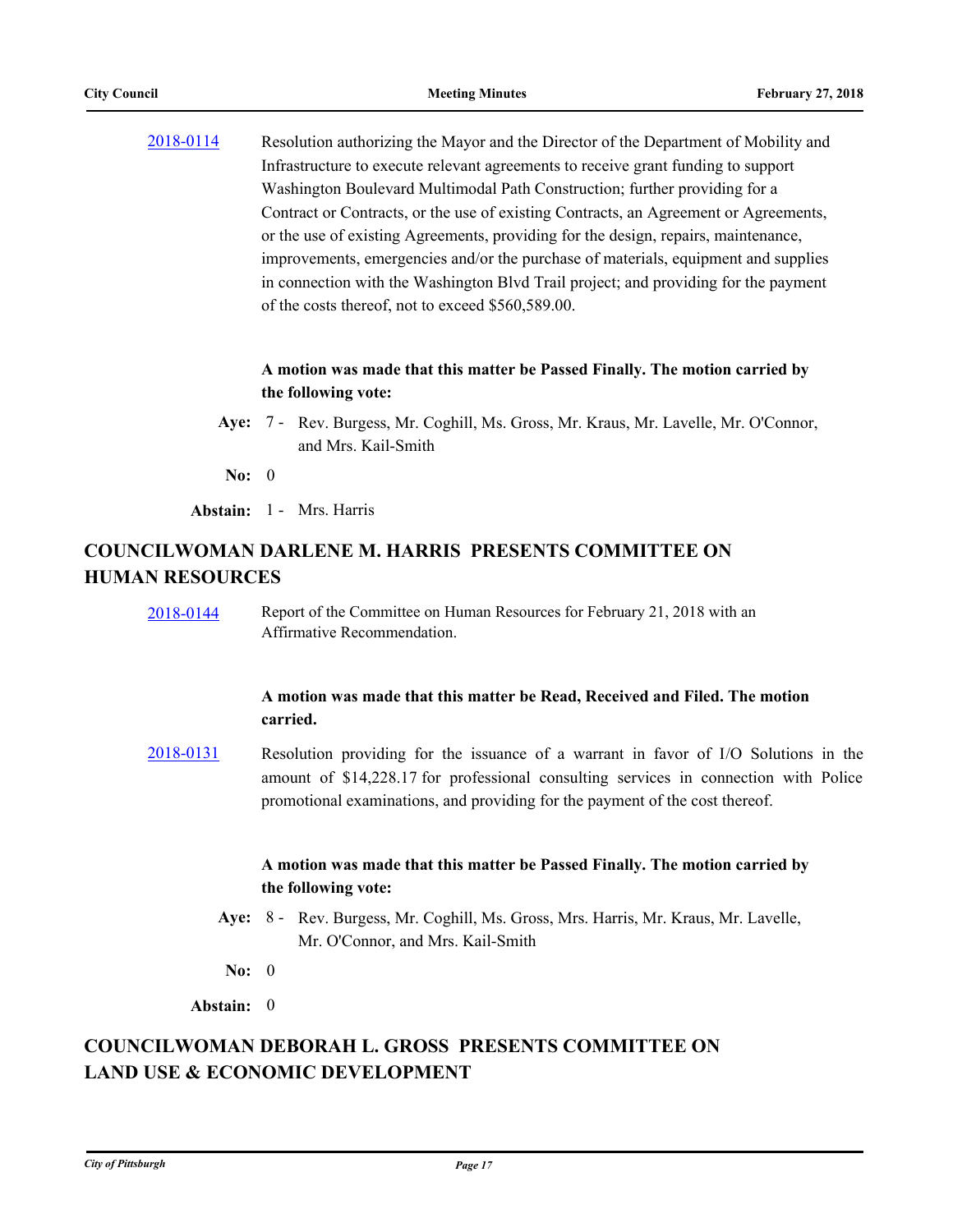| 2018-0145 | Report of the Committee on Land Use and Economic Development for February 21, |
|-----------|-------------------------------------------------------------------------------|
|           | 2018 with an Affirmative Recommendation.                                      |

## **A motion was made that this matter be Read, Received and Filed. The motion carried.**

[2017-1827](http://pittsburgh.legistar.com/gateway.aspx?m=l&id=/matter.aspx?key=21801) Ordinance amending and supplementing the Pittsburgh Code, Title Nine, Zoning Code, Article V, Use Table, Section 911.02 to create the definition of Medical Marijuana Dispensary and Medical Marijuana Growing and Processing uses, and to allow for such uses as special exception in certain zoning districts.

**SPONSOR /S:** MR. O'CONNOR

**CO-SPONSOR /S:** Mr. Kraus

## **A motion was made that this matter be AMENDED. The motion carried.**

## **A motion was made that this matter be Passed Finally, As Amended. The motion carried by the following vote:**

- Aye: 8 Rev. Burgess, Mr. Coghill, Ms. Gross, Mrs. Harris, Mr. Kraus, Mr. Lavelle, Mr. O'Connor, and Mrs. Kail-Smith
- **No:** 0

## **Abstain:** 0

[2018-0112](http://pittsburgh.legistar.com/gateway.aspx?m=l&id=/matter.aspx?key=22411) Resolution providing for an Agreement or Agreements with Contractor(s) and/or vendors for operational expenses, and to provide programs or services provided by the City requested by members of the disability community at a cost not to exceed \$33,000.

# **A motion was made that this matter be Passed Finally. The motion carried by the following vote:**

- Aye: 8 Rev. Burgess, Mr. Coghill, Ms. Gross, Mrs. Harris, Mr. Kraus, Mr. Lavelle, Mr. O'Connor, and Mrs. Kail-Smith
- **No:** 0

**Abstain:** 0

# **COUNCILMAN BRUCE A. KRAUS PRESENTS COMMITTEE ON INNOVATION, PERFORMANCE AND ASSET MANAGEMENT**